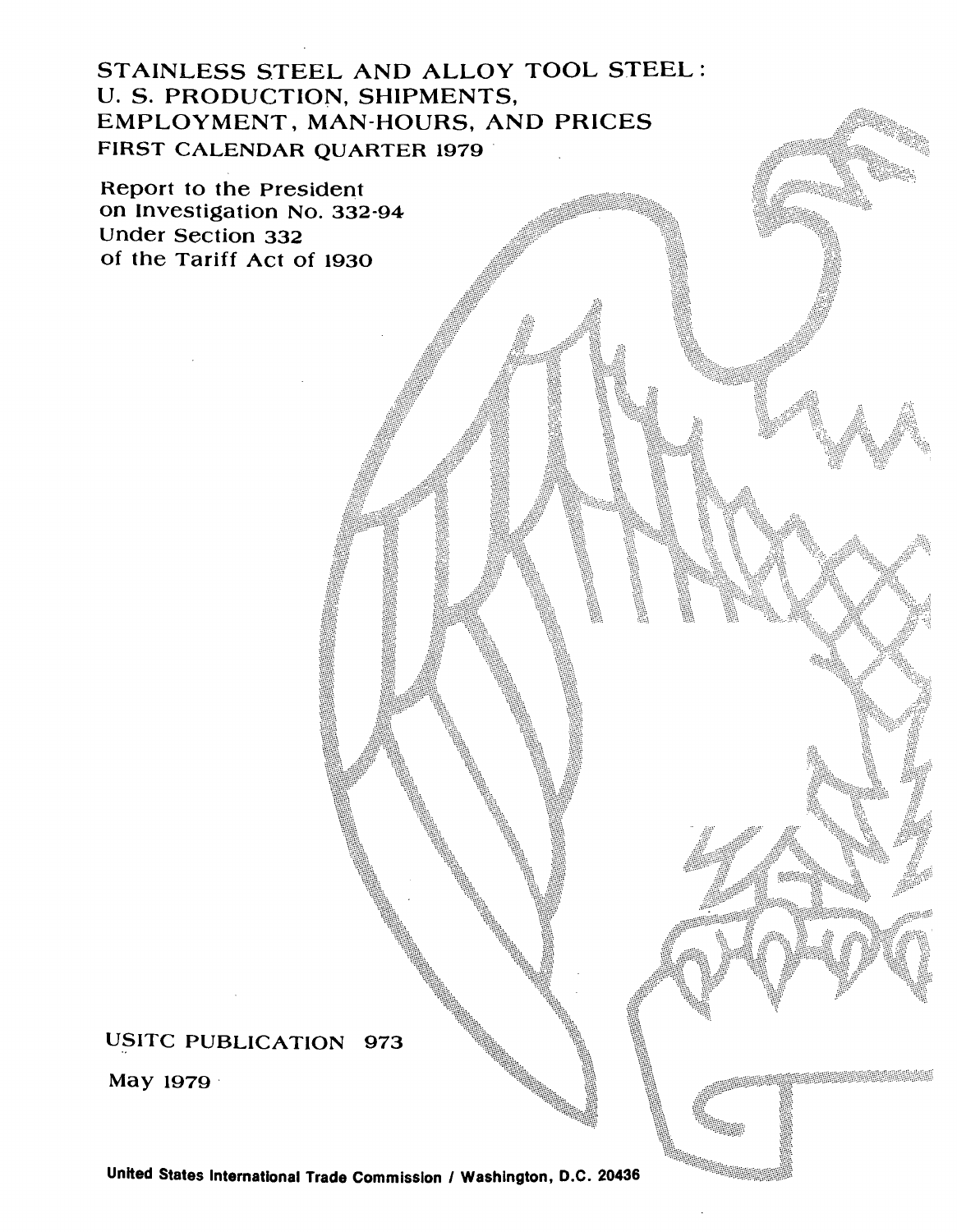## UNITED STATES INTERNATIONAL TRADE COMMISSION

# **COMMISSIONERS**

Joseph 0. Parker, Chairman Bill Alberger, Vice Chairman George M. Moore **Catherine Bedell** Paula Stern

Kenneth R. Mason, Secretary to the Commission

This report was prepared principally by

Nicholas C. Tolerico, Minerals and Metals Division

Office of Industries Norris A. Lynch, Director .

· Address all communications to Office of the Secretary United States International Trade Commission Washington, D.C. 20436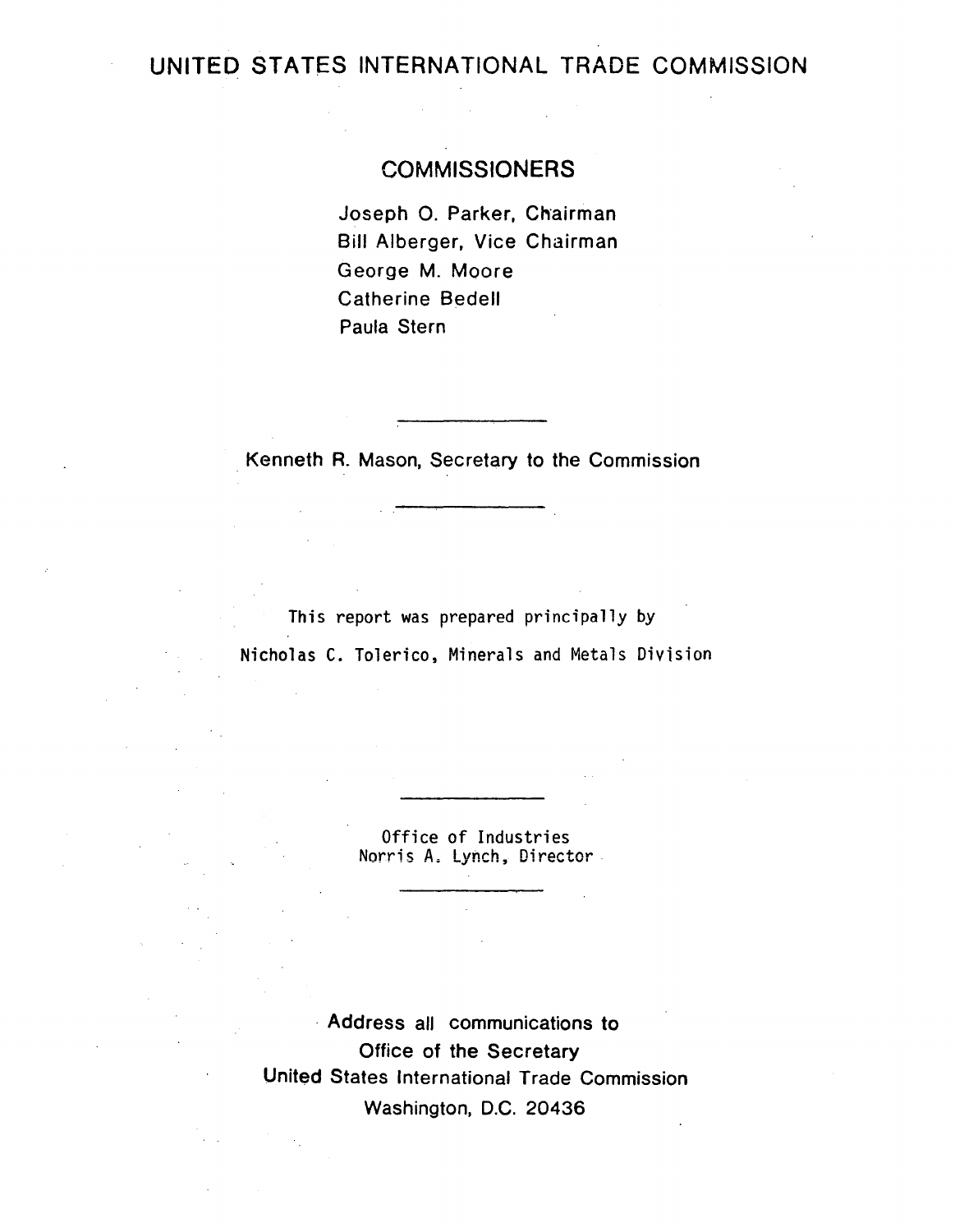

FOR RELEASE May 15, 1979 CONTACT: William E. Wright (202) 523-0275

USITC 79-044

## USITC PUBLISHES 12TH QUARTERLY REPORT ON CERTAIN STATISTICS FOR THE SPECIALTY STEEL INDUSTRY

The United States International Trade Commission has completed its 12th quarterly statistical report on specialty steel, required under Presidential Proclamation No. 4445. The report, covering the first quarter of 1979, provides information necessary for the monitoring of the orderly marketing agreement (OMA) between the United States and Japan, which limits imports into the United States of specialty steel from Japan, and quantitative limitations imposed on imports of specialty steel from other countries. The data cover U.S. production, shipments, employment, and net selling prices.

According to the USITC report, domestic production of specialty steel for the first quarter of 1979 was 349,000 tons, or 21 percent higher than in the corresponding period of 1978. Domestic shipments increased in January-March 1979 to 344,000 tons, compared with 288,000 tons in January-March 1978.

. .

Employment in the specialty steel industry during January-March 1979 averaged 27,104 workers, up 2,289 workers or 9 percent from the January-March 1978 average; production and related workers accounted for 75 percent of total employment. Increases in employment occurred in all stainless steel and alloy tool steel categories, except plate.

more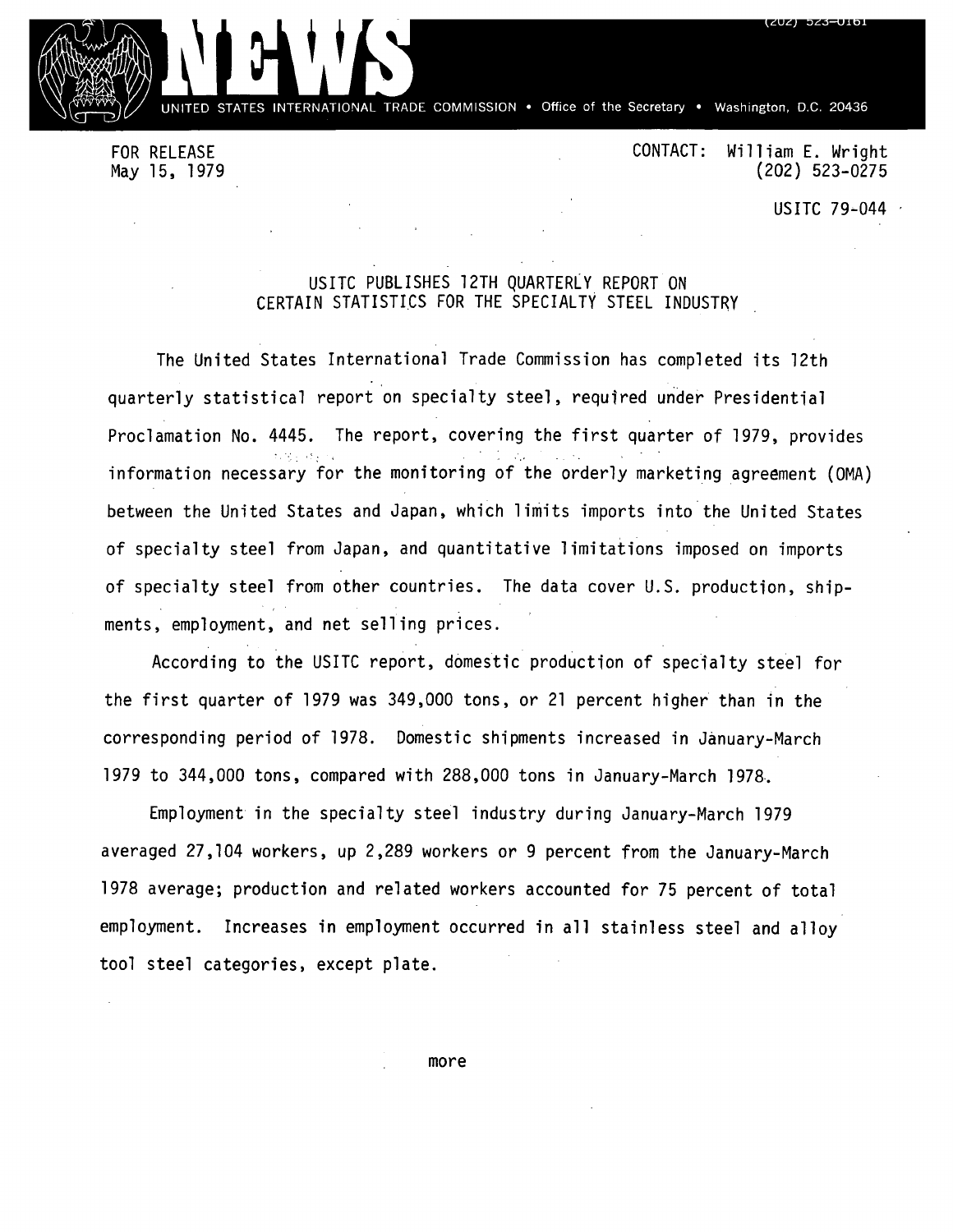USITC PUBLISHES 12TH QUARTERLY REPORT ON CERTAIN STATISTICS FOR THE SPECIALTY STEEL INDUSTRY

2

Man-hours worked in the specialty steel industry increased from 9.3 million man-hours in January-March 1978 to 10.3 million man-hours in the corresponding period of 1979, or by about 10 percent. Man-hours worked increased in all stainless steel and alloy tool steel categories.

Average quarterly prices increased for 11 of 16 products surveyed and decreased for 2 products; price data were unchanged for 3 products. The average price increase was 6.0 percent, and the average price decrease was 1.9 percent.

The report is sent to the Special Representative for Trade Negotiations, who is responsible for monitoring the OMA implemented by the Presidential proclamation.

Copies of the report (USITC Publication 973} can be obtained by calling (202} 523-5178, or from the Office of the Secretary, 701 E Street NW., Washington, D.C. 20436.

0 0 0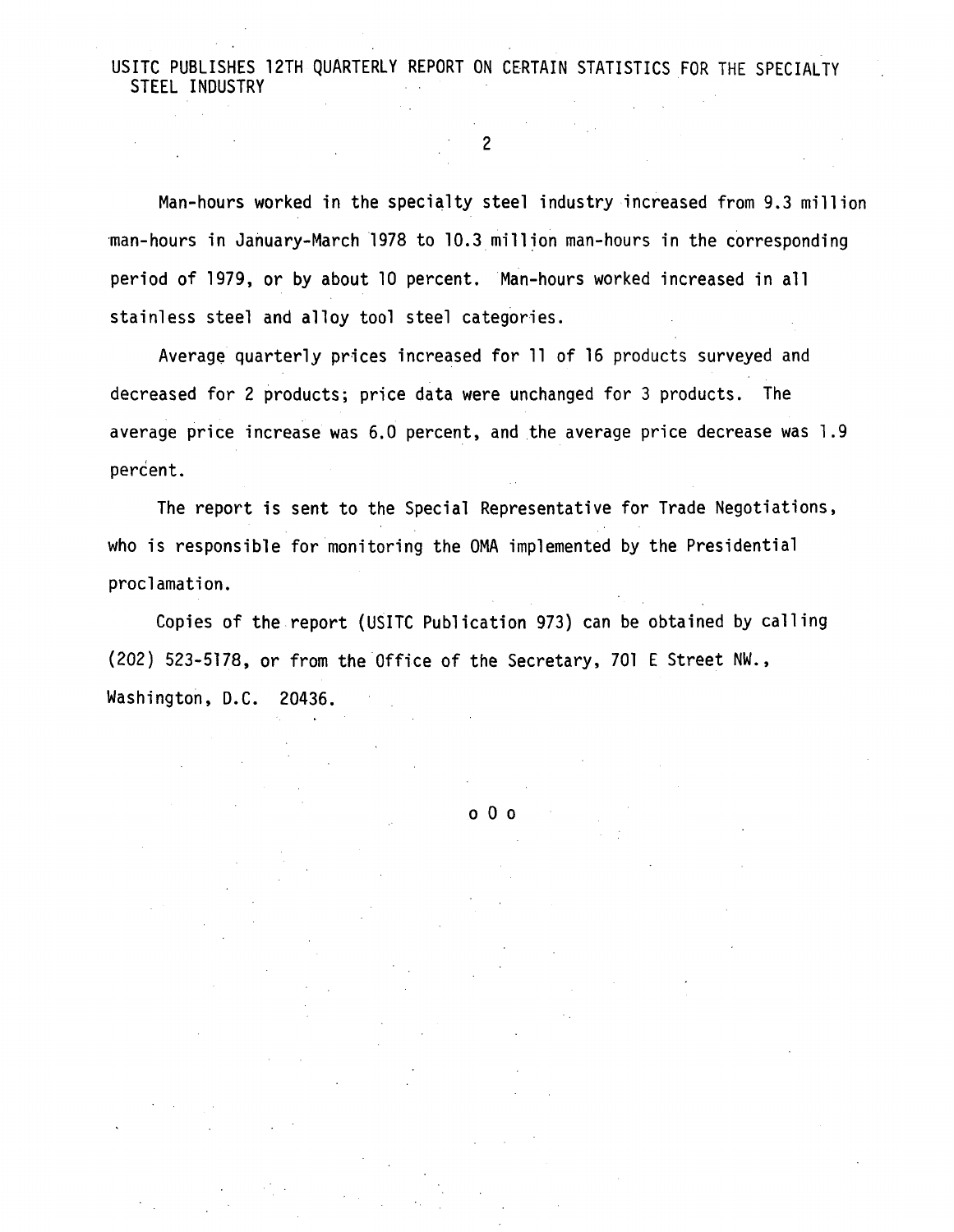## C 0 N T E N T S

 $\mathcal{L}^{\pm}$ 

## Page

 $\ddot{\phantom{a}}$ 

| 1.  | Stainless steel and alloy tool steel: U.S. production, by types,<br>1974-78 and specified periods, January 1978-March. 1979--------                                                                                                                                                                                                                                                                          | 1                    |
|-----|--------------------------------------------------------------------------------------------------------------------------------------------------------------------------------------------------------------------------------------------------------------------------------------------------------------------------------------------------------------------------------------------------------------|----------------------|
| 2.  | Stainless steel and alloy tool steel: U.S. producers' shipments.<br>by types, 1974-78 and specified periods, January-March<br>$1979 - - - -$                                                                                                                                                                                                                                                                 | $\overline{2}$       |
| 3.  | Average number of all persons employed in U.S. establishments in<br>which stainless steel and alloy tool steel were produced,<br>1974-78 and specified periods, January 1978-March 1979--------                                                                                                                                                                                                              | 3                    |
| 4.  | Average number of production and related workers employed in U.S.<br>establishments in which stainless steel and alloy tool steel were<br>produced, 1974-78 and specified periods, January 1978-March<br>$1979$ ------------                                                                                                                                                                                 | 4                    |
| 5.  | Man-hours worked by production and related workers in U.S. estab-<br>lishments in which stainless steel and alloy tool steel were<br>produced, 1974-78 and specified periods, January 1978-March<br>$1979$ ------                                                                                                                                                                                            | 5                    |
| 6.  | Stainless steel sheet (cold rolled): Ranges and weighted averages<br>of lowest net selling prices, price at which the largest volume<br>was shipped, and average unit value of total quantity shipped by<br>U.S. producers of selected types of sheet to steel service                                                                                                                                       |                      |
| 7.  | centers or distributors, by months, 1979-----------------------<br>Stainless steel plate (hot rolled): Ranges and weighted averages<br>of lowest net selling prices, price at which the largest volume<br>was shipped, and average unit value of total quantity shipped by<br>U.S. producers of selected types of plate to steel service<br>centers or distributors, by months, 1979------------------------ | 6<br>$\overline{7}$  |
| 8.  | Stainless steel bars: Ranges and weighted averages of lowest net<br>selling prices, price at which the largest volume was shipped,<br>and average unit value of total quantity shipped by U.S. pro-<br>ducers of selected types of bars to steel service centers or                                                                                                                                          |                      |
| 9.  | Stainless steel bar: Ranges and weighted averages of lowest net<br>selling prices, price at which the largest volume was shipped,<br>and average unit value of total quantity shipped by U.S. pro-<br>ducers of selected types of bar to steel service centers or                                                                                                                                            | 8                    |
| 10. | distributors, by months, 1979------------------------<br>High-speed tool steel bars: Ranges and weighted averages of lowest<br>net selling prices, price at which the largest volume was shipped,<br>and average unit value of total quantity shipped by U.S. pro-<br>ducers of selected types of bars to steel service centers or<br>distributors, by months, 1979---------------------------               | 9<br>10 <sub>1</sub> |
| 11. | Stainless steel strip: Ranges and weighted averages of lowest net<br>selling prices, price at which the largest volume was shipped,<br>and average unit value of total quantity shipped by U.S. pro-<br>ducers of selected types of strip to end-use customers, by                                                                                                                                           | 11                   |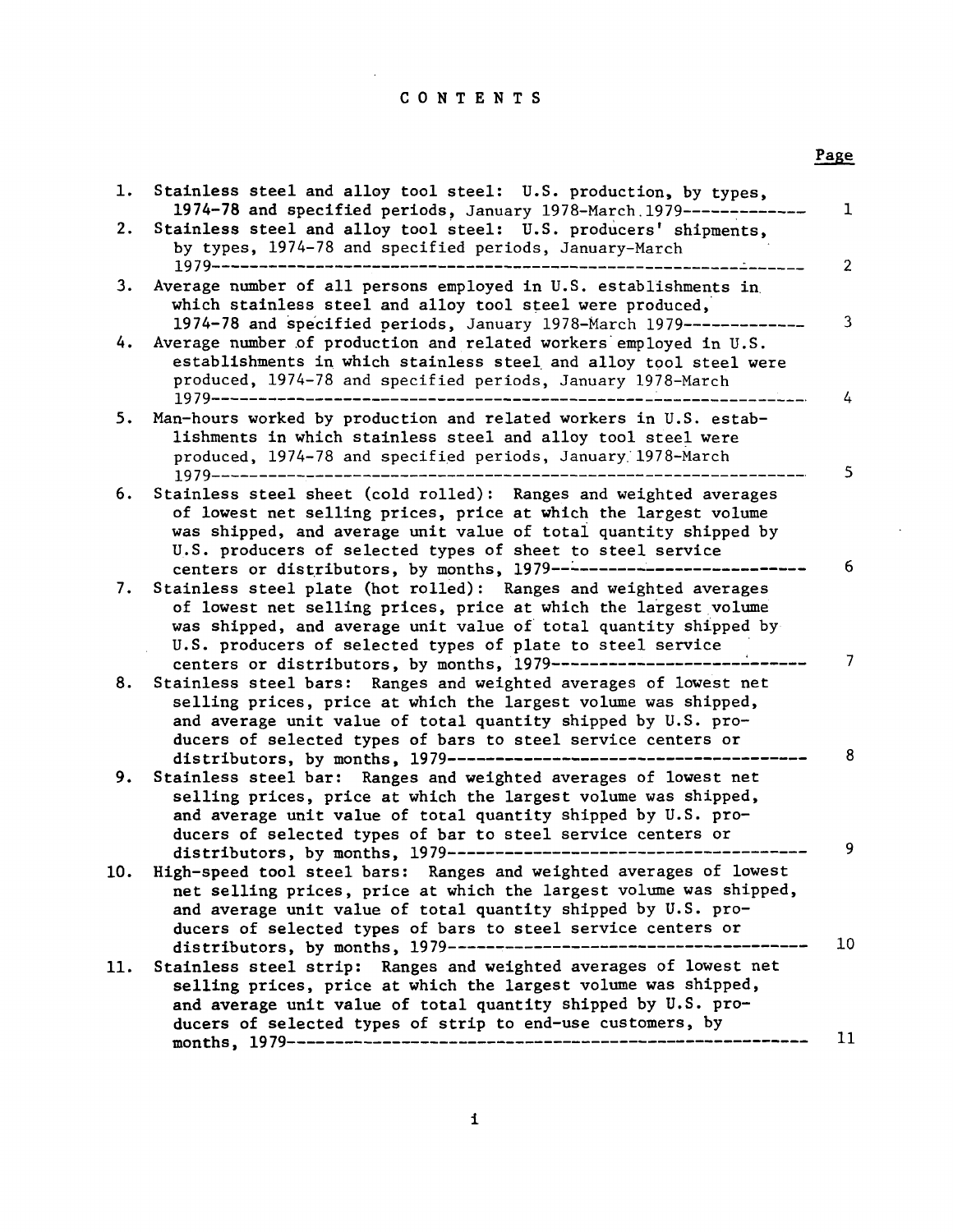| ۰. |  |  |
|----|--|--|
|    |  |  |

 $\frac{1}{\sqrt{2}}$ 

|     | 12. Stainless steel strip: Ranges and weighted averages of lowest net<br>selling prices, price at which the largest volume was shipped,<br>and average unit value of total quantity shipped by U.S. pro-<br>ducers of selected types of strip to end-use customers, by months,<br>$1979 - - - -$                                    | $12 \,$ |
|-----|-------------------------------------------------------------------------------------------------------------------------------------------------------------------------------------------------------------------------------------------------------------------------------------------------------------------------------------|---------|
|     | 13. Stainless steel sheet (cold rolled): Ranges and weighted averages<br>of lowest net selling prices, price at which the largest volume<br>was shipped, and average unit value of total quantity shipped by<br>U.S. producers of selected types of sheet to end-use customers,                                                     | 13      |
|     | 14. Stainless steel wire rod: Ranges and weighted averages of lowest net<br>selling prices, price at which the largest volume was shipped, and<br>average unit value of total quantity shipped by U.S. producers of<br>selected types of rod to end-use customers, by months, 1979---------                                         | 14      |
|     | 15. High speed tool steel bars: Ranges and weighted averages of lowest<br>net selling prices, price at which the largest volume was shipped,<br>and average unit value of total quantity shipped by U.S. pro-<br>ducers of selected types of bars to end-use customers, by months,<br>$1979$ ----------<br>------------------------ | 15      |
| 16. | High-speed tool steel rod: Ranges and weighted averages of lowest<br>net selling prices, price at which the largest volume was shipped,<br>and average unit value of total quantity shipped by U.S. pro-<br>ducers of selected types of rod to end-use customers, by months,<br>$1979 - - - - -$                                    | 16      |

 $\mathcal{L}(\mathcal{L})$  and  $\mathcal{L}(\mathcal{L})$  .

 $\mathcal{L}^{\text{max}}$  .

 $\hat{\mathcal{L}}$ 

 $\label{eq:2.1} \frac{1}{\sqrt{2}}\int_{0}^{\infty}\frac{1}{\sqrt{2\pi}}\left(\frac{1}{\sqrt{2\pi}}\right)^{2\alpha} \frac{1}{\sqrt{2\pi}}\int_{0}^{\infty}\frac{1}{\sqrt{2\pi}}\left(\frac{1}{\sqrt{2\pi}}\right)^{\alpha} \frac{1}{\sqrt{2\pi}}\frac{1}{\sqrt{2\pi}}\int_{0}^{\infty}\frac{1}{\sqrt{2\pi}}\frac{1}{\sqrt{2\pi}}\frac{1}{\sqrt{2\pi}}\frac{1}{\sqrt{2\pi}}\frac{1}{\sqrt{2\pi}}\frac{1}{\sqrt{2\pi}}$ 

 $\frac{1}{2} \sum_{i=1}^n \frac{1}{2} \sum_{j=1}^n \frac{1}{2} \sum_{j=1}^n \frac{1}{2} \sum_{j=1}^n \frac{1}{2} \sum_{j=1}^n \frac{1}{2} \sum_{j=1}^n \frac{1}{2} \sum_{j=1}^n \frac{1}{2} \sum_{j=1}^n \frac{1}{2} \sum_{j=1}^n \frac{1}{2} \sum_{j=1}^n \frac{1}{2} \sum_{j=1}^n \frac{1}{2} \sum_{j=1}^n \frac{1}{2} \sum_{j=1}^n \frac{1}{2} \sum_{j=$ 

 $\mathcal{L}^{\text{max}}_{\text{max}}$ 

 $\mathcal{L}^{\text{max}}_{\text{max}}$ 

 $\hat{\mathcal{L}}$ 

 $\mathcal{L}^{\text{max}}_{\text{max}}$ 

 $\ddot{\phantom{0}}$ 

 $\mathcal{L}^{\text{max}}_{\text{max}}$ 

 $\label{eq:2.1} \frac{1}{2} \sum_{i=1}^n \frac{1}{2} \sum_{j=1}^n \frac{1}{2} \sum_{j=1}^n \frac{1}{2} \sum_{j=1}^n \frac{1}{2} \sum_{j=1}^n \frac{1}{2} \sum_{j=1}^n \frac{1}{2} \sum_{j=1}^n \frac{1}{2} \sum_{j=1}^n \frac{1}{2} \sum_{j=1}^n \frac{1}{2} \sum_{j=1}^n \frac{1}{2} \sum_{j=1}^n \frac{1}{2} \sum_{j=1}^n \frac{1}{2} \sum_{j=1}^n \frac{$ 

 $\hat{\mathcal{L}}$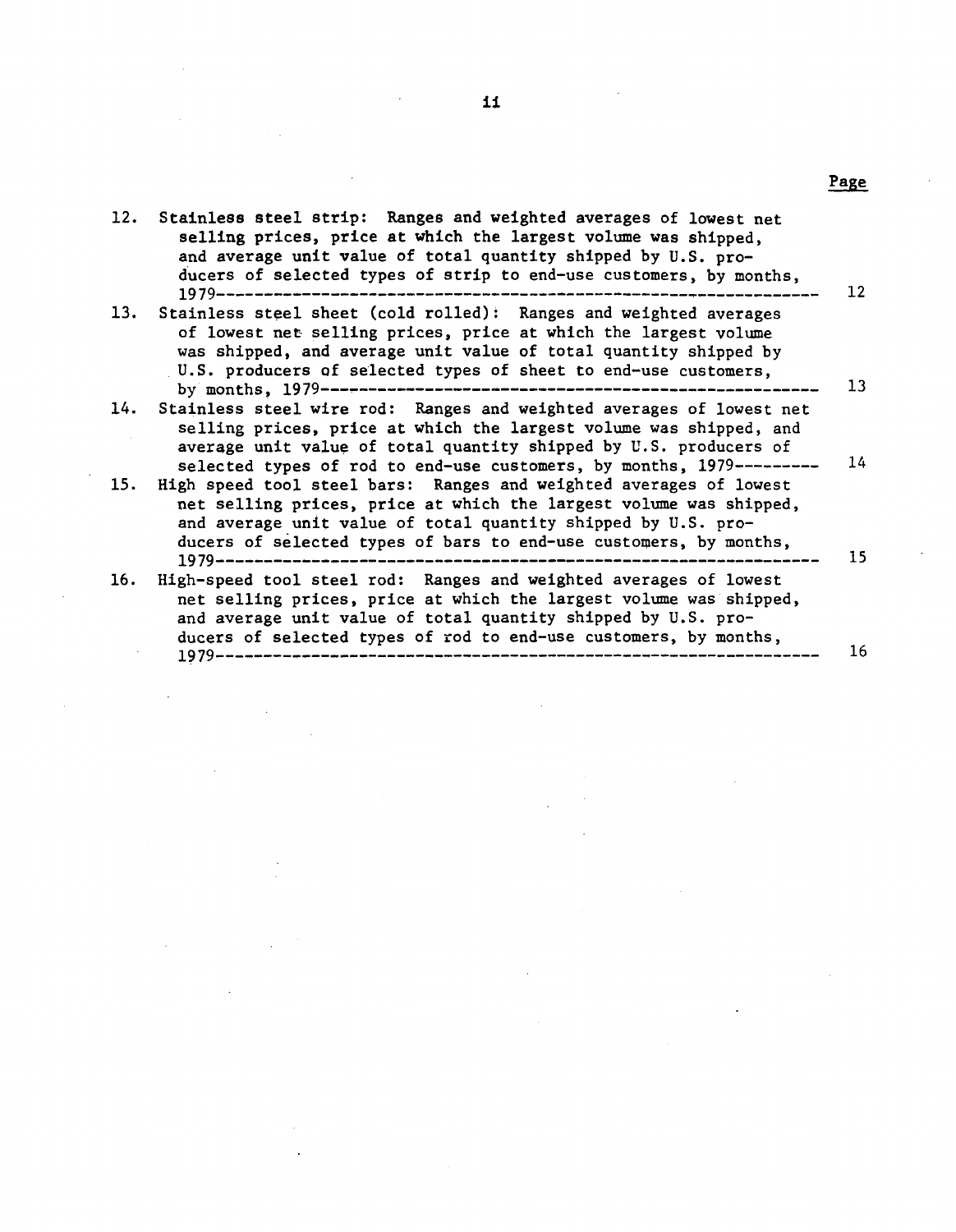Summary Highlights of Economic Conditions in the Stainless Steel and Alloy Tool Steel Industry in the First Calendar Quarter of 1979

#### U.S. production

Production of stainless steel and alloy tool steel in the first quarter of 1979 was 349,000 tons, an increase of 21 percent over the same period in 1978, and 10 percent over the fourth quarter of 1978.

#### U.S. shipments

Shipments of stainless steel and alloy tool steel in the first quarter of 1979 were 344,000 tons, an increase of 19 percent over the same period in 1978 and 17 percent over the fourth quarter of 1978.

#### Employment

The number of persons employed in establishments in which stainless steel and alloy tool steel were produced averaged 27,104 in the first quarter of 1979, an increase of 9 percent over the same period in 1978, and 6 percent over the fourth quarter of 1978. The number of production and related workers employed in these establishments in the first quarter of 1979 averaged 20,463, an increase of 9 percent over the same period in 1978, and 6 percent over those employed in the fourth quarter of 1978.

#### Man-hours worked

Man-hours worked in the production of stainless steel and alloy tool steel totaled 10.3 million man-hours in the first quarter of 1979, an increase of 11 percent over both the first quarter of 1978 and the fourth quarter of 1978.

#### Prices

Average quarterly prices for eleven products increased an average of 6.0 percent; prices for two products declined an average of 1.9 percent.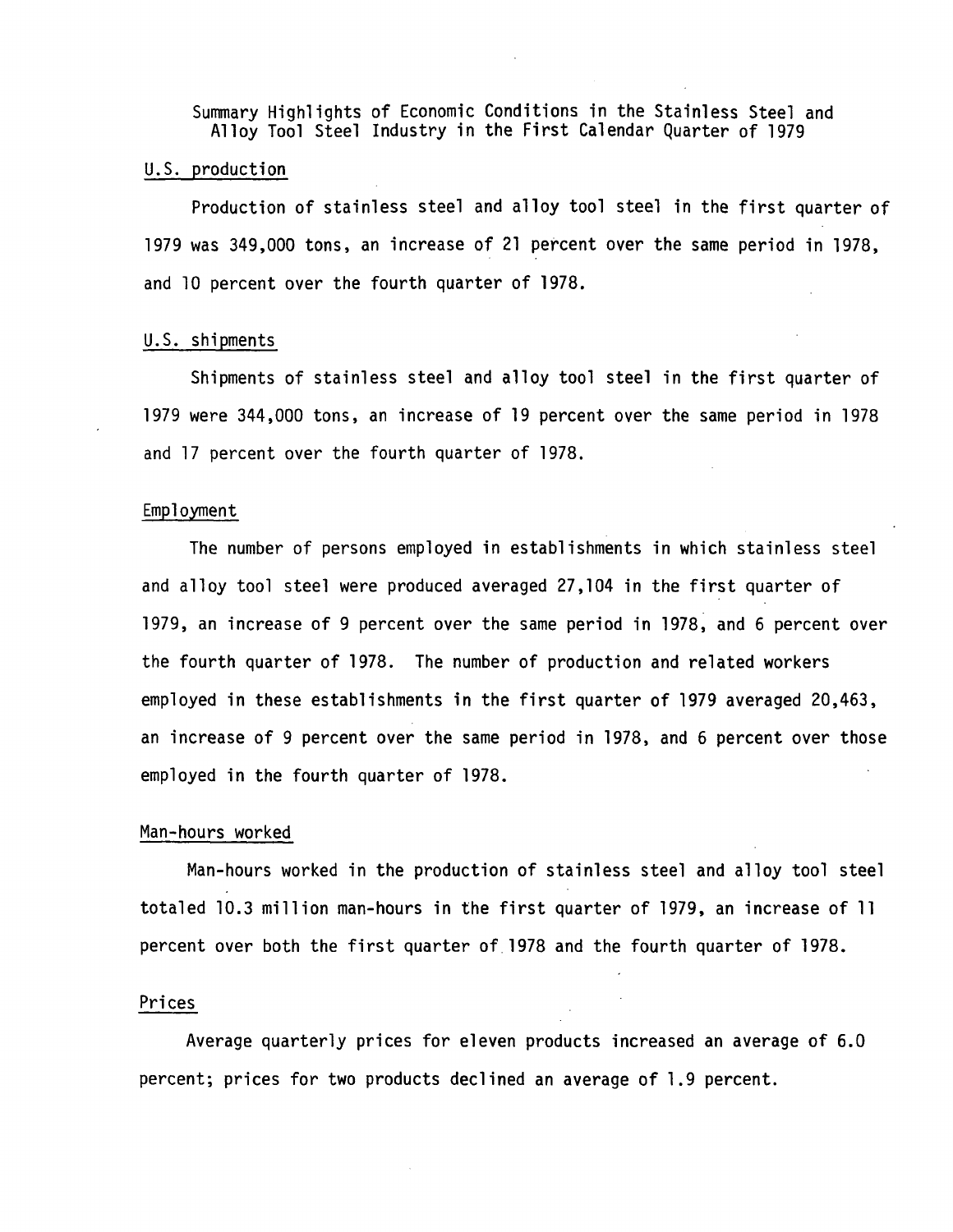$\label{eq:2.1} \frac{1}{\sqrt{2}}\int_{\mathbb{R}^3}\frac{1}{\sqrt{2}}\left(\frac{1}{\sqrt{2}}\right)^2\frac{1}{\sqrt{2}}\left(\frac{1}{\sqrt{2}}\right)^2\frac{1}{\sqrt{2}}\left(\frac{1}{\sqrt{2}}\right)^2\frac{1}{\sqrt{2}}\left(\frac{1}{\sqrt{2}}\right)^2\frac{1}{\sqrt{2}}\left(\frac{1}{\sqrt{2}}\right)^2\frac{1}{\sqrt{2}}\frac{1}{\sqrt{2}}\frac{1}{\sqrt{2}}\frac{1}{\sqrt{2}}\frac{1}{\sqrt{2}}\frac{1}{\sqrt{2}}$  $\label{eq:2.1} \mathcal{L}(\mathcal{L}^{\text{max}}_{\mathcal{L}}(\mathcal{L}^{\text{max}}_{\mathcal{L}})) \leq \mathcal{L}(\mathcal{L}^{\text{max}}_{\mathcal{L}}(\mathcal{L}^{\text{max}}_{\mathcal{L}}))$  $\sim$   $\sim$ 

 $\epsilon$ 

 $\mathcal{L}_{\mathrm{eff}}$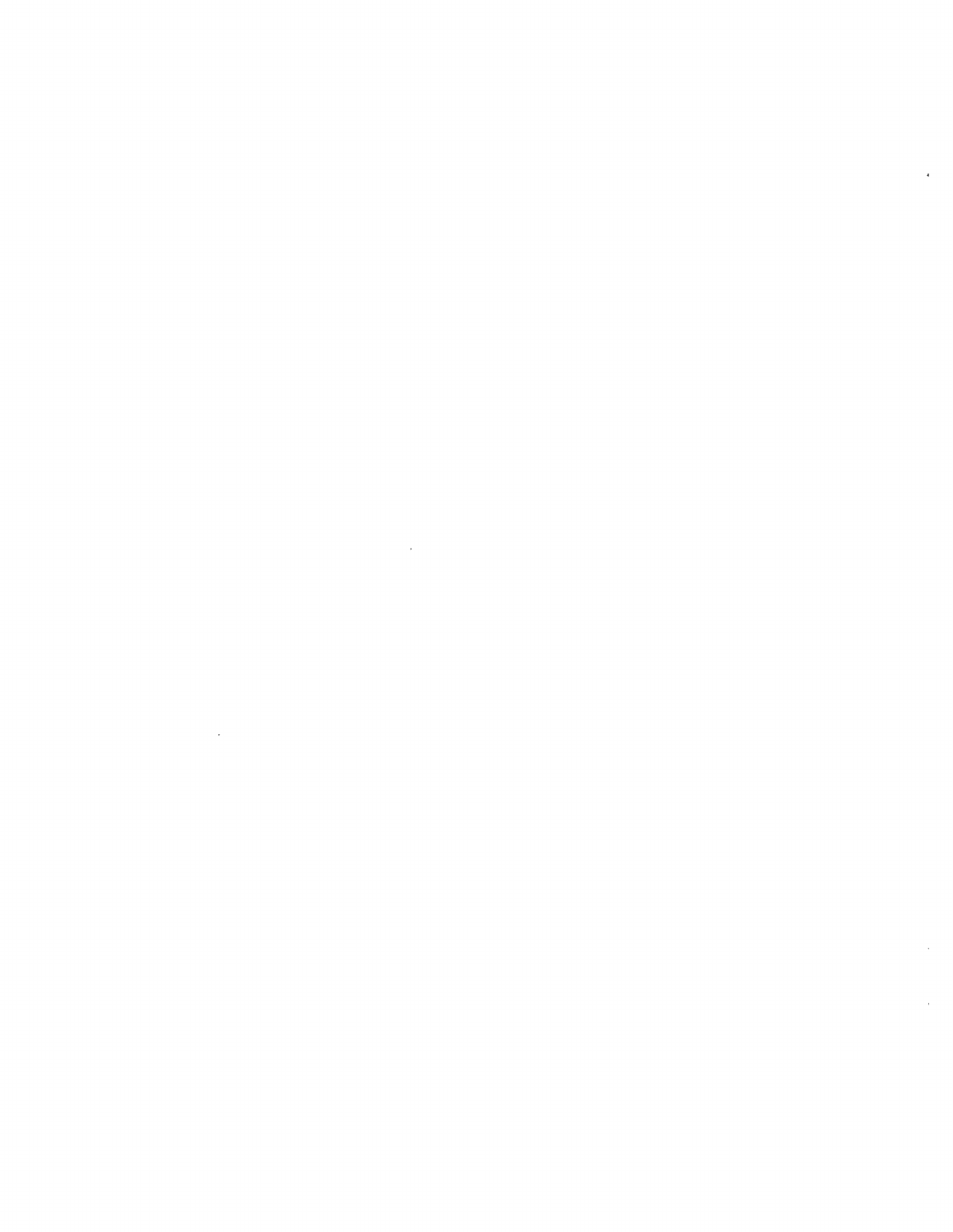Table !.--Stainless steel and alloy tool steel: U.S. production, by types, 1974-78 and specified periods, January 1978-March 1979

|                               |                     | TTH LONSY           |                 |         |                        |                      |                  |
|-------------------------------|---------------------|---------------------|-----------------|---------|------------------------|----------------------|------------------|
|                               |                     |                     | Stainless steel |         |                        |                      | : Tool<br>steel, |
| Period                        | :Sheet and<br>strip | Plate               | Bar             | Rod     | Total                  |                      | all<br>forms     |
|                               |                     |                     |                 |         |                        |                      |                  |
| 1974-----------------;        |                     | 820,025 : 144,344 : | 176, 245:       |         | $63,281$ : 1, 203, 895 |                      | : 124, 537       |
| 1975-----------------:        |                     | 417,308:111,760:    | 100,073:        | 28,306: | 657,447                | $\ddot{\phantom{a}}$ | 65,489           |
| 1976-----------------;        | 743,036:            | 95,921              | 119,529:        | 36,152: | 994,638                |                      | : 68,668         |
| $1977 -$<br>----------------- |                     | 754,170 : 106,121 : | 142,488:        |         | $31,536$ : 1,034,315   |                      | 67.481           |
| $1978$ $1/-$ --------------   |                     | 859,885 : 132,973   | 148,127 :       |         | 39,936 :1,180,921      |                      | 72,869           |
| 1978:                         |                     |                     |                 |         |                        |                      |                  |
| January-March-----:           | 192,870             | 32,467:             | 37,760:         | 6,511:  | 269,608                | $\ddot{\phantom{a}}$ | 18,045           |
| $April-June-----:$            | 235,311:            | 31,877:             | 43,459:         | 8,619:  | 319,266                | $\ddot{\cdot}$       | 18,588           |
| July-September----:           | $216,016$ :         | 29,078 :            | 31,891:         | 11,704: | 288,689:               |                      | 18,017           |
| October-December--:           | 212,459:            | 30,939:             | 40,058:         | 11,770: | 295,226                | $\ddot{\phantom{a}}$ | 20,285           |
| 1979:                         |                     |                     |                 |         |                        |                      |                  |
| January-March-----:           | 230,089             | 38,322:             | 46,448          | 14,083  | 328,942                |                      | 20,351           |
| 1979:                         |                     |                     |                 |         |                        |                      |                  |
| $January-----$                | 72,933:             | 12, 245:            | 14,832:         | 4,456:  | 104,466                |                      | 6,864            |
| $February-----$               | 71,993:             | 10,609:             | 15,001:         | 3,496:  | 101,099:               |                      | 6,240            |
| March-------------:           | 85,163:             | 15,468:             | 16,615:         | 6, 131: | 123,377                |                      | 7,247            |
|                               |                     |                     |                 |         |                        |                      |                  |

(In tons)

1/ The total for 1978 does not equal the quarterly totals for 1978 because of adjustments and corrections made by some companies in their questionnaires to the Commission.

Source: Compiled from data submitted in response to questionnaires of the U.S. International Trade Commission.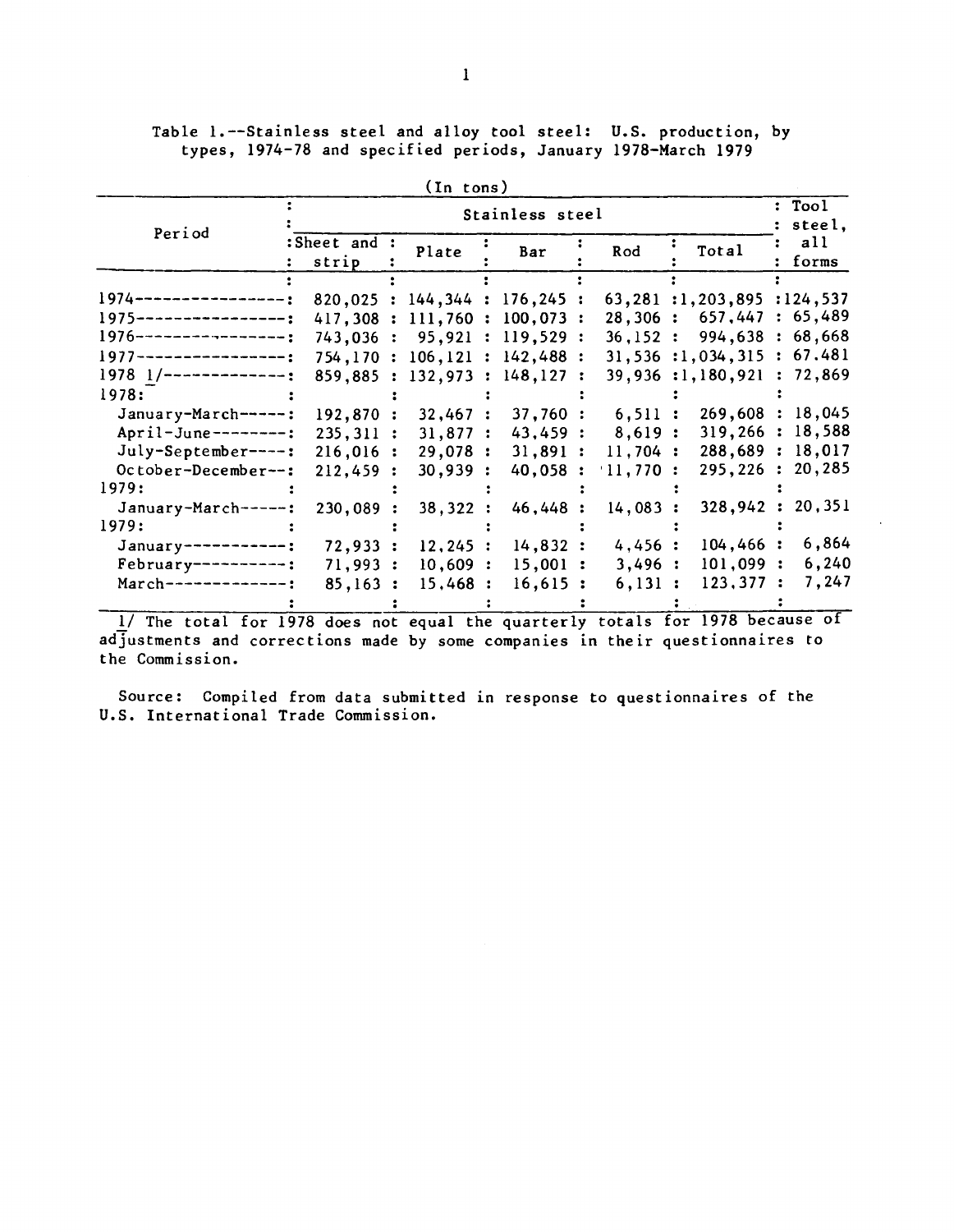Table 2.--Stainless steel and alloy tool steel: U.S. producers' shipments, by types, 1974-78 and specified periods, January 1978-March 1979

| Period                                                                                                                 |                       |                       | Stainless steel     |         |                                   |                | : Tool<br>steel, |
|------------------------------------------------------------------------------------------------------------------------|-----------------------|-----------------------|---------------------|---------|-----------------------------------|----------------|------------------|
|                                                                                                                        | :Sheet and :<br>strip | Plate                 | Bar                 | Rod     | Total                             |                | a11<br>forms     |
|                                                                                                                        |                       |                       |                     |         |                                   |                |                  |
| 1974-----------------:                                                                                                 | 825, 298:             | $140,167$ : 168,460 : |                     |         | $25,816$ : 1, 159, 741 : 104, 555 |                |                  |
| 1975---------------                                                                                                    | 440,696:              | 109,696               | : 111,781:          |         | $10,453$ : 672,626: 71,272        |                |                  |
| 1976-----------------                                                                                                  | 692.399:              |                       | 93,668 : 120,893 :  | 17,397: | 924,357 : 69,111                  |                |                  |
| 1977------------------:                                                                                                | 728,487:              | 98,587                | : 139,006:          | 22,989: | 989,069 : 67,960                  |                |                  |
| 1978 1/<br>------------                                                                                                | 826, 105:             |                       | 129,811 : 152,914 : |         | $25,346$ : 1, 134, 176 : 74, 052  |                |                  |
| 1978:                                                                                                                  |                       |                       |                     |         |                                   |                |                  |
| January-March-----:                                                                                                    | 197,180 :             | 33,081:               | 36, 288:            | 5,329:  | 271,878                           | $\ddot{\cdot}$ | 16,513           |
| $April-June-----:$                                                                                                     | 223,793:              | 29,435:               | 41,809:             | 7,004:  | 302,041                           | $\ddot{\cdot}$ | 19,425           |
| July-September----:                                                                                                    | 201,359:              | 30,513:               | 34,734:             | 6,091:  | 272,697                           | $\ddot{\cdot}$ | 18,988           |
| October-December--:                                                                                                    | 198,507 :             | 30,709:               | 38,110:             | 7,878 : | 275,204                           |                | 18,786           |
| 1979:                                                                                                                  |                       |                       |                     |         |                                   |                |                  |
| January-March-----: $234,367$                                                                                          |                       | 35,945                | 42,113:             | 9,116:  | 321,541                           |                | : 22,843         |
| 1979:                                                                                                                  |                       |                       |                     |         |                                   |                |                  |
| January------------:                                                                                                   | 76,562:               | 11,747:               | 13,794:             | 2,858:  | 104,961:                          |                | 7,067            |
| $February \rightarrow \rightarrow \rightarrow \rightarrow \rightarrow \rightarrow \rightarrow \rightarrow \rightarrow$ | 72, 274:              | 11,904:               | 11,392:             | 2,262:  | 97,832:                           |                | 6,898            |
| March-------------:                                                                                                    | 85,531:               | 12, 294:              | 16,927:             | 3,996:  | 118,748:                          |                | 8,878            |
|                                                                                                                        |                       |                       |                     |         |                                   |                |                  |

(In tons)

l/ The total for 1978 does not equal the quarterly totals for 1978 because of ad}ustments and corrections made by some companies in their questionnaires to the Commission.

Source: Compiled from data submitted in response to questionnaires of the U.S. International Trade Commission.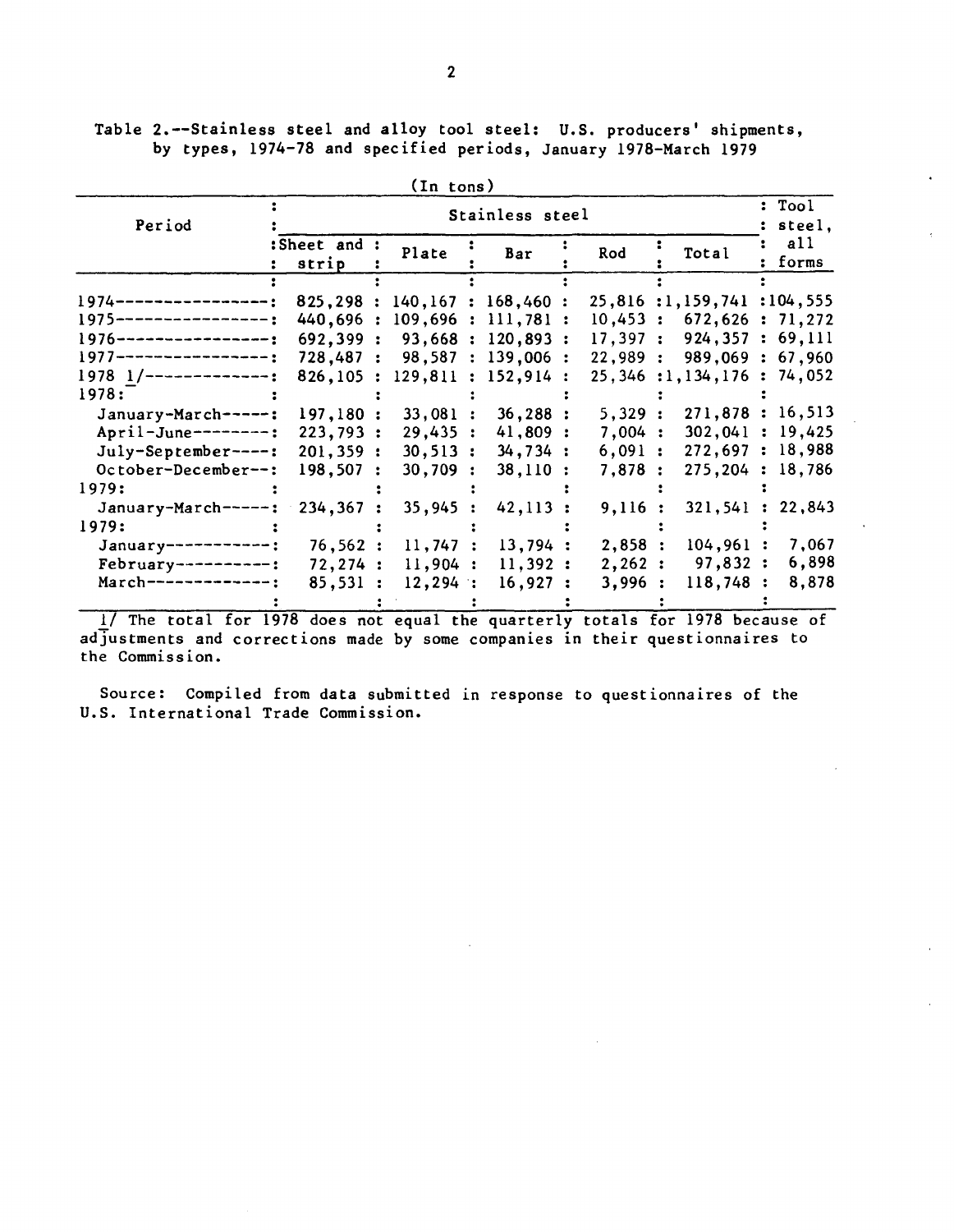Table 3.--Average number of all persons employed in U.S. establishments in which stainless steel and alloy tool steel were produced, 1974-78 and specified periods, January 1978-March 1979

| Period                                                                                         |                     |        | Stainless steel |         |            | : <b>Tool</b><br>steel, |
|------------------------------------------------------------------------------------------------|---------------------|--------|-----------------|---------|------------|-------------------------|
|                                                                                                | :Sheet and<br>strip | Plate  | Bar             | Rod     | Total      | all<br>forms            |
|                                                                                                |                     |        |                 |         |            |                         |
| $1974 - -$<br>--------------;                                                                  | 15,271:             | 3,130: | 6,666:          | 734:    | 25,801     | 6,210                   |
| $1975 -$<br>--------------                                                                     | 9,288:              | 2,236: | 5,050:          | 386:    | 16,960:    | 4,741                   |
| $1976-$<br>--------------                                                                      | 11,903:             | 2,307: | 5,249:          | 618:    | $20,077$ : | 4,690                   |
| $1977 -$<br>--------------                                                                     | 11,566:             | 2,253: | 5,703:          | 656:    | 20, 178:   | 4,157                   |
| $1978 -$<br>---------------                                                                    | 11,788:             | 2,507: | 5,919:          | 686 :   | 20,900:    | 4,286                   |
| 1978:                                                                                          |                     |        |                 |         |            |                         |
| January-March-----:                                                                            | 11,934:             | 2,628: | 5,832:          | 535:    | 20,929:    | 3,886                   |
| $April-June-----:$                                                                             | 11,274:             | 2,389: | 6,137:          | 643:    | 20,443:    | 4,102                   |
| July-September----:                                                                            | 12,131:             | 2,575: | 5,742:          | 723:    | 21,171:    | 4,622                   |
| October-December--:                                                                            | 11,810:             | 2,437: | 5,966:          | $-844:$ | 21,057:    | 4,535                   |
| 1979:                                                                                          |                     |        |                 |         |            |                         |
| January-March-----:                                                                            | 12,519:             | 2,586: | 6,485:          | 882 :   | 22,472     | 4,632                   |
| 1979:                                                                                          |                     |        |                 |         |            |                         |
| January-----------:                                                                            | 12,462:             | 2,552: | 6,376:          | 811:    | 22,201     | 4,607                   |
| $February \rightarrow \rightarrow \rightarrow \rightarrow \rightarrow \rightarrow \rightarrow$ | 12,467:             | 2,486: | 6,356:          | 756 :   | 22,065:    | 4,510                   |
| March-------------:                                                                            | 12,628:             | 2,719: | 6,724:          | 1,079:  | 23,150:    | 4,779                   |
|                                                                                                |                     |        |                 |         |            |                         |

Source: Compiled from data submitted in response to questionnaires of the U.S. International Trade Commission.

 $\mathcal{A}^{\mathcal{A}}$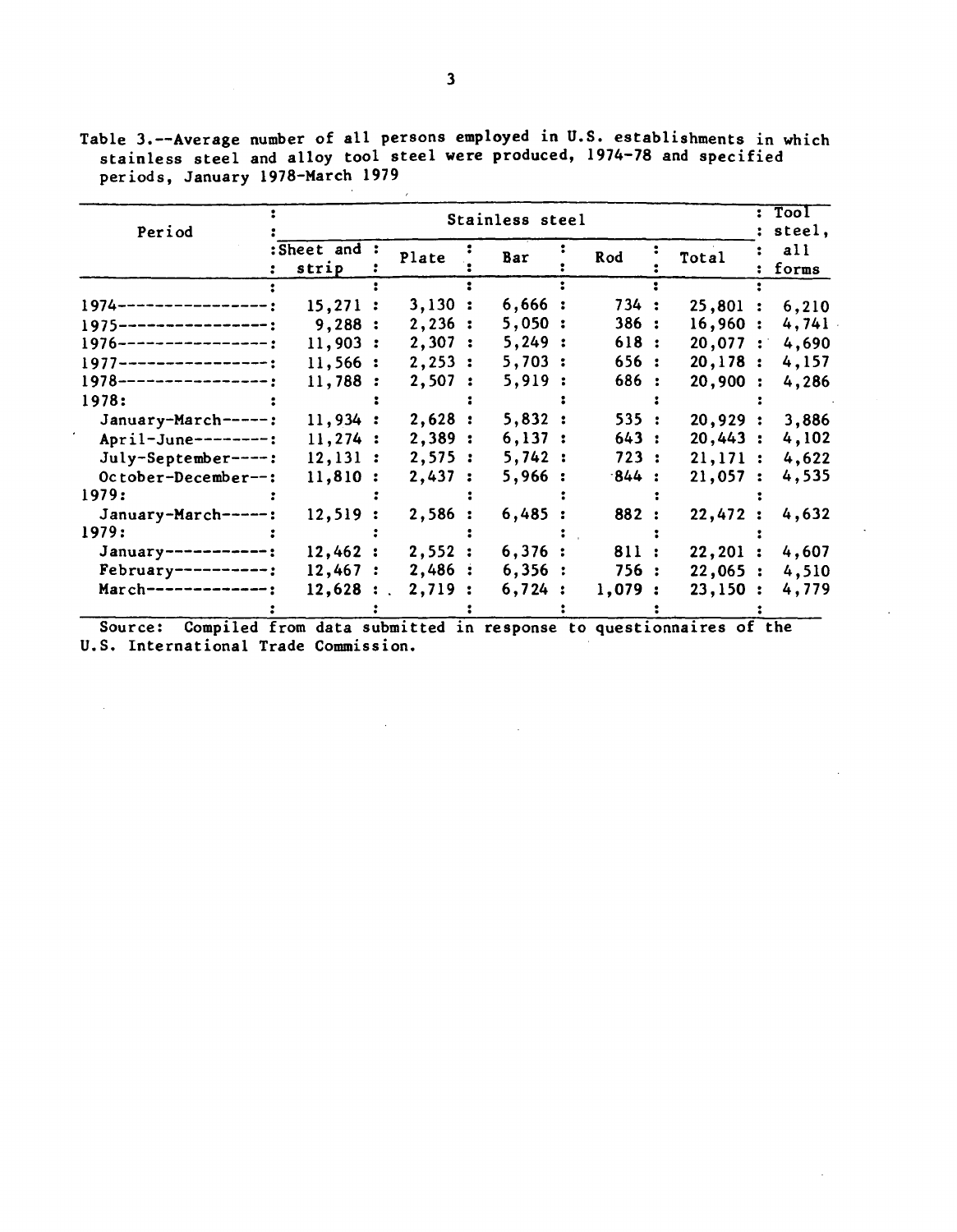| Period                     |                        |        | Stainless steel |       |          | $\ddot{\phantom{a}}$ | Tool<br>steel, |
|----------------------------|------------------------|--------|-----------------|-------|----------|----------------------|----------------|
|                            | : Sheet and :<br>strip | Plate. | . Bar           | Rod   | Total    |                      | all<br>forms   |
|                            |                        |        |                 |       |          |                      |                |
| 1974-----------------:     | 12,439:                | 2,397: | 4,136:          | 501:  | 19,473:  |                      | 4,351          |
| $1975--$<br>-------------! | 7,331:                 | 1,807: | 3,255:          | 288 : | 12,681:  |                      | 3,421          |
| $1976 -$<br>-------------  | 9,360:                 | 1,715: | 3,613:          | 439 : | 15,127:  |                      | 3,497          |
| $1977 -$<br>-------------  | 9,302:                 | 1,656: | 4,001:          | 455:  | 15,414:  |                      | 3,059          |
| $1978-$<br>--------------  | 9,425:                 | 1,857: | 4,152:          | 482 : | 15,916:  |                      | 3,100          |
| 1978:                      |                        |        |                 |       |          |                      |                |
| January-March-----:        | 9,468:                 | 2,008: | 4,086:          | 368:  | 15,930:  |                      | 2,797          |
| $April-June-----:$         | 9,132:                 | 1,725: | 4,328:          | 470 : | 15,655:  |                      | 2,930          |
| July-September----:        | 9,781:                 | 1,872: | 3,999:          | 501:  | 16, 153: |                      | 3,363          |
| October-December--:        | 9,320:                 | 1,824: | 4,195:          | 589 : | 15,926:  |                      | 3,308          |
| 1979:                      |                        |        |                 |       |          |                      |                |
| January-March-----:        | 9,968:                 | 1,882: | 4,547:          | 674:  | 17,071   |                      | 3,392          |
| 1979:                      |                        |        |                 |       |          |                      |                |
| -----------<br>January-    | 9,967:                 | 1,867: | 4,488:          | 626:  | 16,948:  |                      | 3,389          |
| $February$ ----------:     | 9,977:                 | 1,797: | 4,425:          | 574:  | 16,773:  |                      | 3,393          |
| March-------------         | $9,961$ :              | 1,981: | 4,728:          | 823:  | 17,493:  |                      | 3,393          |
|                            |                        |        |                 |       |          |                      |                |

Table 4.--Average number of production and related workers employed in U.S. establishments in which stainless steel and alloy tool steel were produced, 1974-78 and specified periods, January 1978-March 1979

Source: Compiled from data submitted in response to questionnaires of the U.S. International Trade Commission.

÷.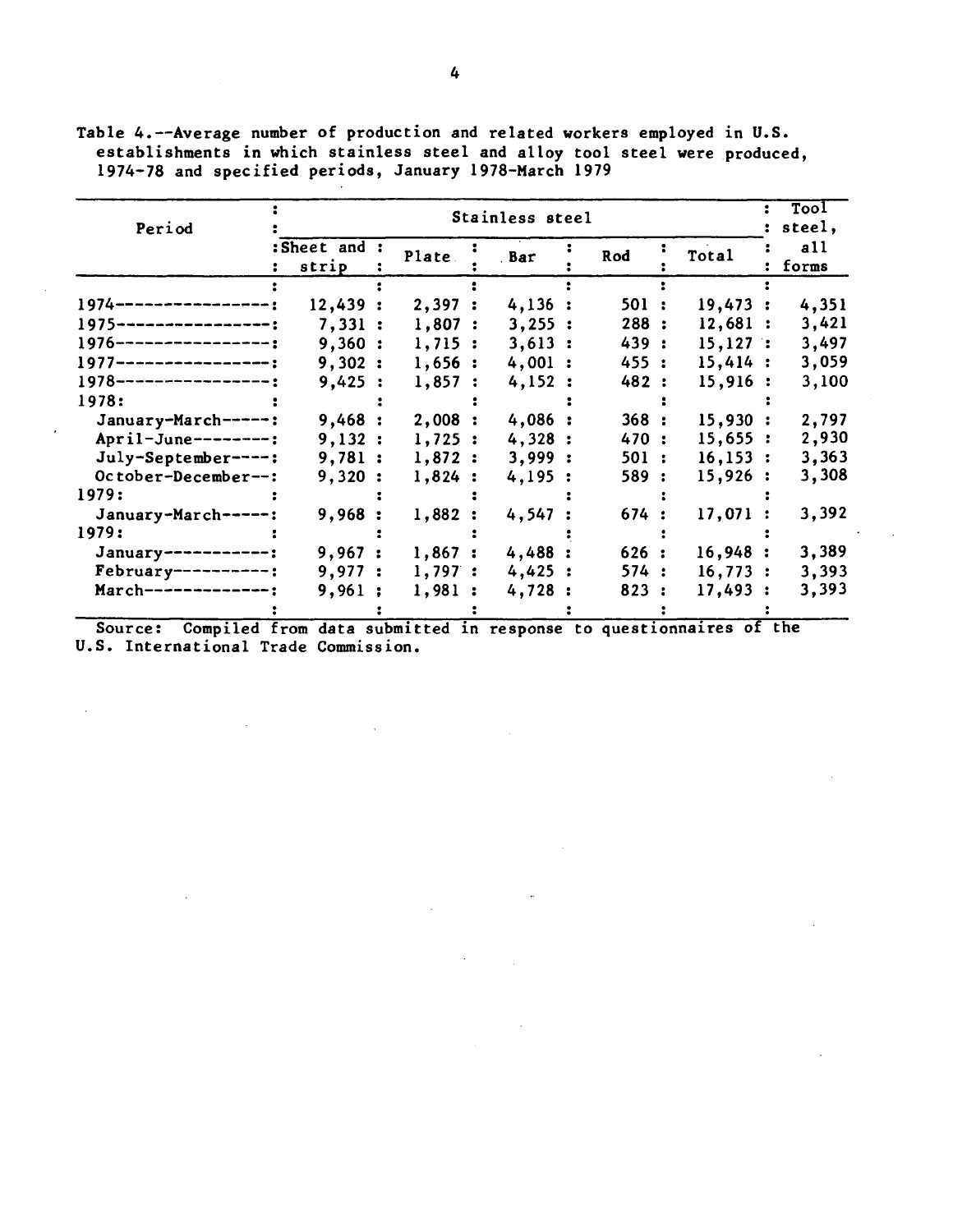Table 5.--Man-hours worked by production and related workers in U.S. establishments in which stainless steel and alloy tool steel were produced, 1974-78 and specified periods, January 1978-March 1979

 $\bar{\bar{\nu}}$ 

|                           |                       | (In thousands) |        |                |  |            |  |              |
|---------------------------|-----------------------|----------------|--------|----------------|--|------------|--|--------------|
| Period                    |                       |                | ٠.     | Tool<br>steel, |  |            |  |              |
|                           | :Sheet and :<br>strip | Plate          | Bar    | Rod            |  | Total      |  | a11<br>forms |
|                           |                       |                |        |                |  |            |  |              |
| 1974-----------------     | 21,858:               | $4,977$ :      | 9,748: | 1,068:         |  | $37,651$ : |  | 9,942        |
| $1975 - -$<br>----------- | 12,974:               | 3,266:         | 6,604: | 428:           |  | 23,272:    |  | 5,624        |
| $1976--$<br>-----------   | 16,767:               | 3,033:         | 7,014: | 682 :          |  | 27,496:    |  | 6,025        |
| $1977 - -$                | 17,816:               | $3,044$ :      | 8,201: | 917:           |  | 29,878:    |  | 5,628        |
| $1978$ 1/<br>-----------  | 18,849 :              | 3,580:         | 8,546: | 961 :          |  | 31,936:    |  | 5,210        |
| 1978:                     |                       |                |        |                |  |            |  |              |
| January-March-----:       | 4,687:                | 949:           | 2,110: | 174:           |  | 7,920:     |  | 1,355        |
| $April-June-----$         | 4,979:                | 869:           | 2,291: | 229:           |  | 8,368:     |  | 1,479        |
| July-September----:       | 4,749:                | 907:           | 1,854: | 241:           |  | 7,751:     |  | 1,465        |
| October-December--:       | 4,553:                | 846 :          | 2,044: | 297:           |  | 7,740:     |  | 1,558        |
| 1979:                     |                       |                |        |                |  |            |  |              |
| January-March-----:       | 4,982:                | 964:           | 2,322: | 326:           |  | 8,594:     |  | 1,748        |
| 1979:                     |                       |                |        |                |  |            |  |              |
| January-                  | 1,648:                | 314:           | 752:   | 103:           |  | 2,817:     |  | 590          |
| $February-----$           | 1,598:                | 295:           | 719    | 86 :           |  | 2,698:     |  | 550          |
| $March$ -----------       | 1,736:                | 355:           | 851    | 137            |  | 3,079:     |  | 608          |
|                           |                       |                |        |                |  |            |  |              |

1/ The total for 1978 does not equal the quarterly total for 1978 because of adjustments and corrections made by some companies in their questionnaires to the Commission.

Source: Compiled from data submitted in response to questionnaires of the U.S. International Trade Commission.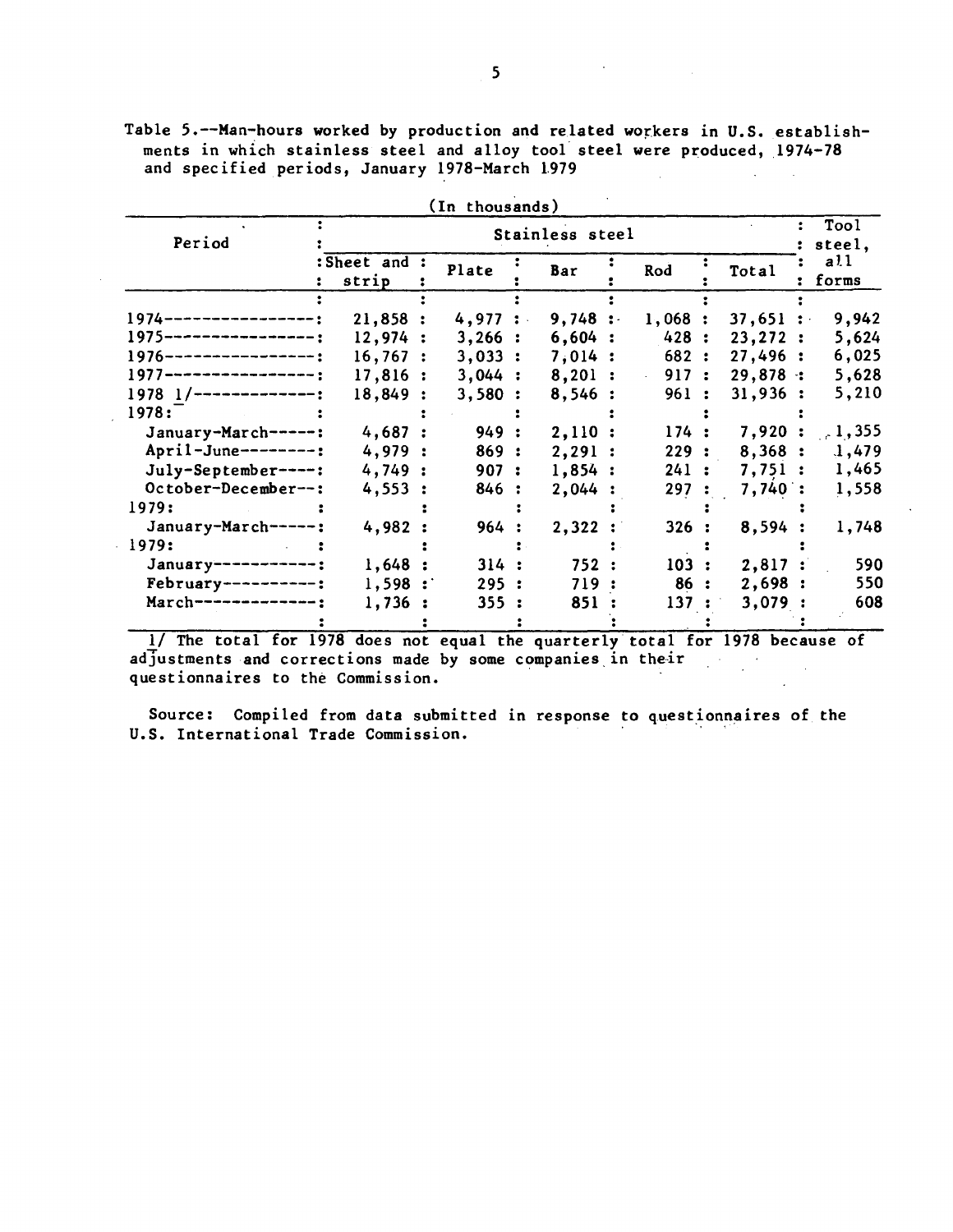Table 6.--Stainless steel sheet (cold rolled): Ranges and weighted averages of lowest net selling prices, price at which the largest volume was shipped, and average unit value of total quantity shipped by U.S. producers of selected types of sheet to steel service centers or distributors, by months, 1979

|                      |             |                     |     | (In cents per pound)                         |                                               |                              |
|----------------------|-------------|---------------------|-----|----------------------------------------------|-----------------------------------------------|------------------------------|
| Year and month       |             | Lowest price        |     | Price at which largest<br>volume was shipped | : Average<br>unit<br>value of                 |                              |
|                      | Range       | Weighted<br>average |     | Range                                        | Weighted<br>average                           | total<br>quantity<br>shipped |
|                      |             |                     |     |                                              | Grade 430, 2B finish, 20 gauge x coil         |                              |
|                      |             |                     |     |                                              |                                               |                              |
| 1979:                |             |                     |     |                                              |                                               |                              |
| January--<br>------- | 95:         |                     | 95: | 95                                           | 95 -                                          | 95                           |
| February-            | 95:         |                     | 95: | 95                                           | 95:                                           | 95                           |
| March----------      | 95:         |                     | 95: | 95:                                          | 95:                                           | 95                           |
|                      |             |                     |     |                                              | Grade 304, 2B finish, 8-14 gauge x 36" x coil |                              |
|                      |             |                     |     |                                              |                                               |                              |
| 1979:                |             |                     |     |                                              |                                               |                              |
| January---           | $80 - 84$ : |                     | 82: | $80 - 84$ :                                  | 83                                            | 83                           |
| February-----        | $80 - 84 :$ |                     | 82: | $80 - 84$ :                                  | 83                                            | 83                           |
| March---------       | $80 - 84$ : |                     | 82: | $80 - 84$ :                                  | 83                                            | 83                           |
|                      |             |                     |     |                                              |                                               | $\sim$ $\sim$ $\sim$         |

Source: Compiled from data submitted in response to questionnaires of the U.S. International Trade Commission.

Note.--The number of domestic producers responding to the request for price data varied from month to month.

 $\sim 100$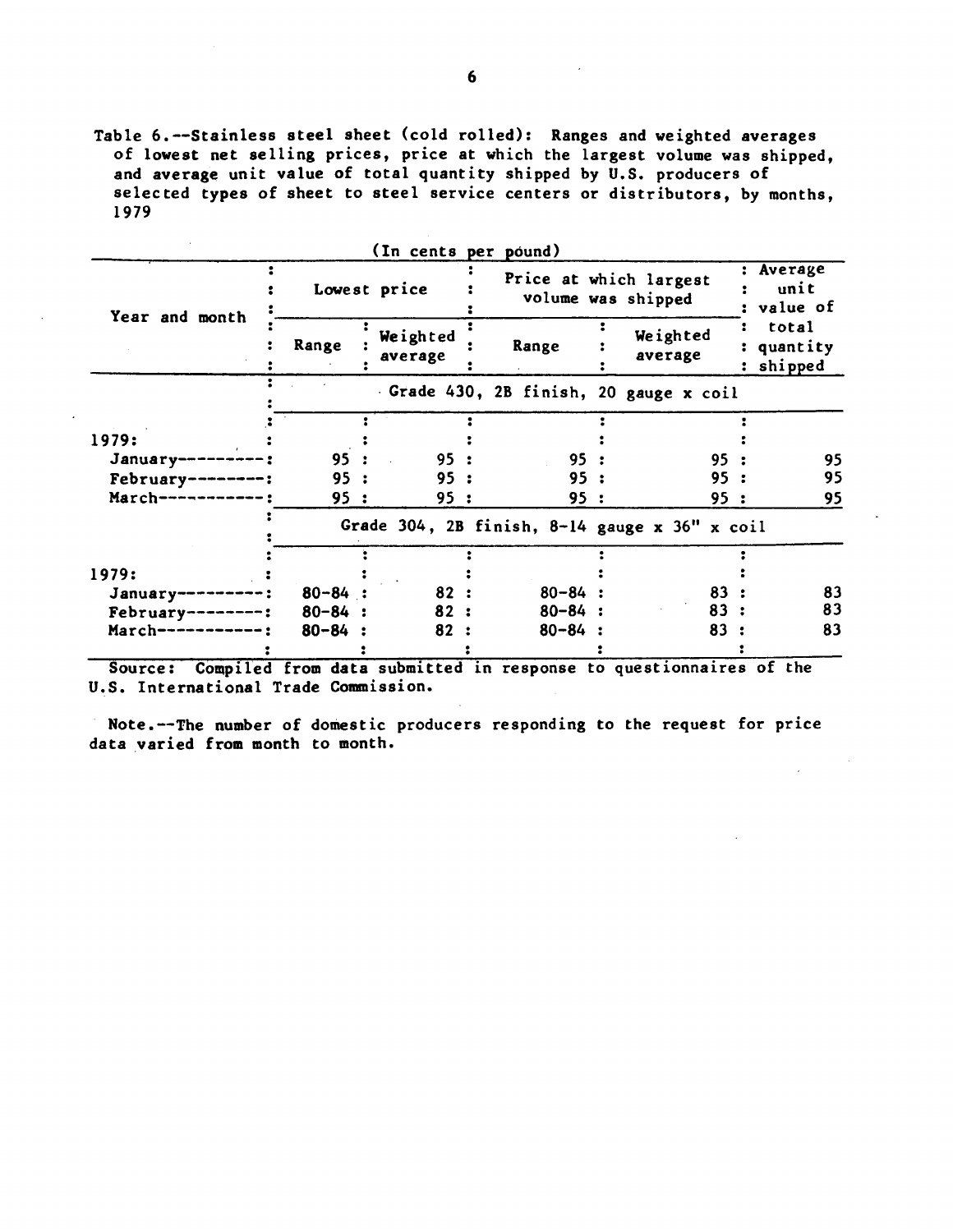Table 7.--Stainless steel plate (hot rolled): Ranges and weighted averages of lowest net selling prices, price at which the largest volume was shipped, and average unit value of total quantity shipped by U.S. producers of selected types of plate to steel service centers or distributors, by months, 1979

|                     |               |                                    | (In cents per pound) |  |            |                                              |  |                                  |  |  |  |  |  |
|---------------------|---------------|------------------------------------|----------------------|--|------------|----------------------------------------------|--|----------------------------------|--|--|--|--|--|
|                     |               | Grade 304, HRAP, 1/4" x 72" x 240" |                      |  |            |                                              |  |                                  |  |  |  |  |  |
| Year and month      |               |                                    | Lowest price         |  |            | Price at which largest<br>volume was shipped |  | : Average<br>unit<br>: value of  |  |  |  |  |  |
|                     | : Range       |                                    | Weighted<br>average  |  | Range      | Weighted<br>average                          |  | total<br>: quantity<br>: shipped |  |  |  |  |  |
| 1979:               |               |                                    |                      |  |            |                                              |  |                                  |  |  |  |  |  |
| January-            | $: 88 - 95 :$ |                                    | 90:                  |  | $90 - 95:$ | 91 :                                         |  | 91                               |  |  |  |  |  |
| $February--------$  | $: 88 - 95:$  |                                    | 92:                  |  | $90 - 95:$ | 93 :                                         |  | 93                               |  |  |  |  |  |
| $March$ ----------- | $: 88 - 95 :$ |                                    | 92:                  |  | $90 - 95:$ | 93                                           |  | 93                               |  |  |  |  |  |
|                     |               |                                    |                      |  |            |                                              |  |                                  |  |  |  |  |  |

Source: Compiled from data submitted in response to questionnaires of the U.S. Internatinal Trade Commission.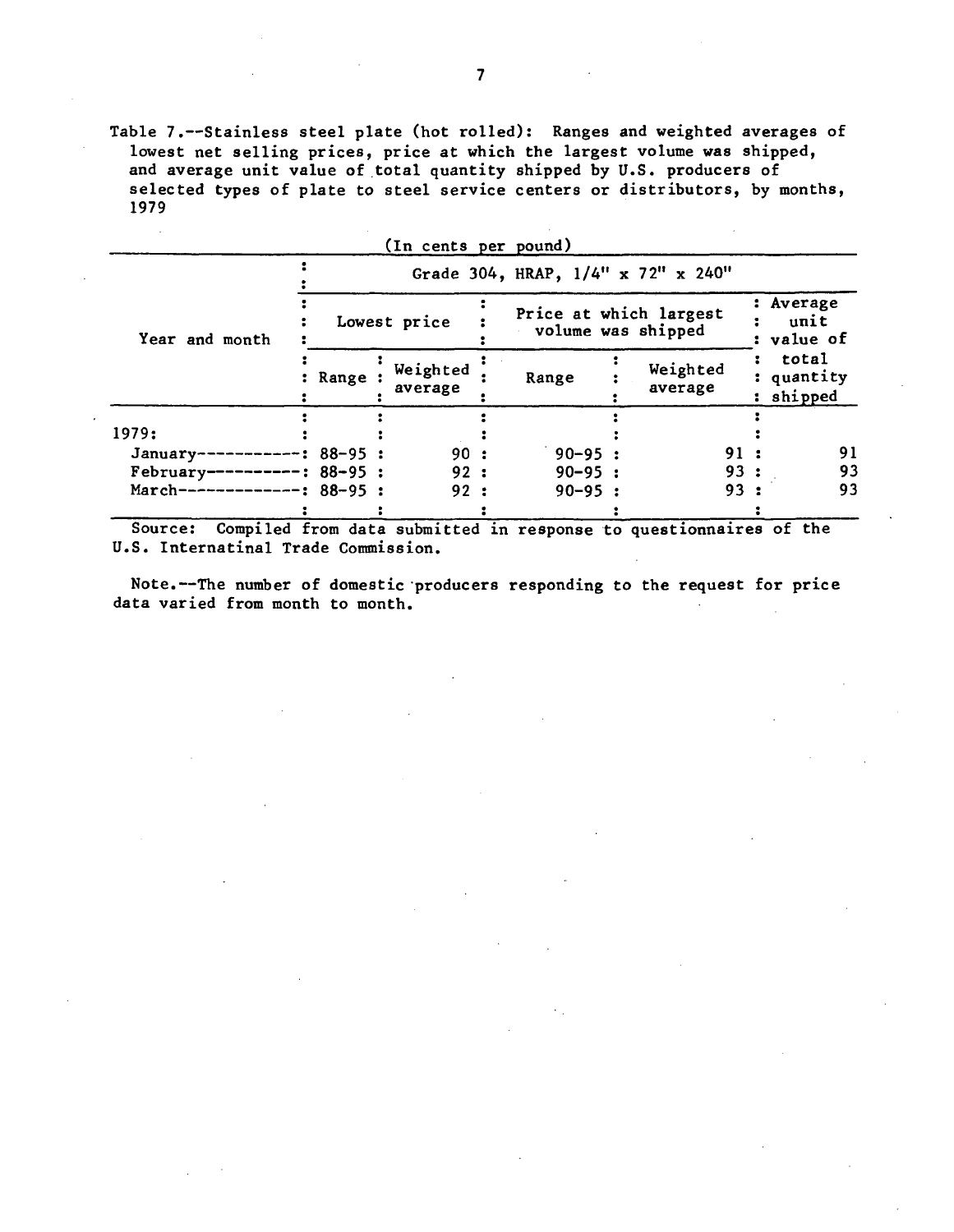Table 8.--Stainless steel bars: Ranges and weighted averages of lowest net selling prices, price at which the largest volume was shipped, and average unit value of total quantity shipped by U.S. producers of selected types of bars to steel service centers or distributors, by months, 1979

|                               |                    | (In cents per pound) |                                              |                                        |                                  |
|-------------------------------|--------------------|----------------------|----------------------------------------------|----------------------------------------|----------------------------------|
|                               | Lowest price       |                      | Price at which largest<br>volume was shipped |                                        | : Average<br>unit<br>: vaule of  |
| Year and month                | Range              | Weighted<br>average  | Range                                        | Weighted<br>average                    | total<br>: quantity<br>: shipped |
|                               |                    |                      |                                              | Grade 303, cold finish, 1/2" round     |                                  |
|                               |                    |                      |                                              |                                        |                                  |
| 1979:                         |                    |                      |                                              |                                        |                                  |
| January--                     | -------: 118-130 : | 122:                 | $124 - 130$ :                                | 127:                                   | 127                              |
| February--------: 118-130 :   |                    | 122:                 | $124 - 130$ :                                | 127:                                   | 127                              |
| $March----------:$            | $118 - 130:$       | 122:                 | $124 - 130$ :                                | 127:                                   | 127                              |
|                               |                    |                      |                                              | Grade 304, cold finished, 1-1/2" round |                                  |
|                               |                    |                      |                                              |                                        |                                  |
| 1979:                         |                    |                      |                                              |                                        |                                  |
| January---------: 101-107     |                    | 103:                 | $101 - 118$ :                                | 110:                                   | 109                              |
| February--------: $103-111$ : |                    | 108:<br>$\star$      | $103 - 118$ :                                | 110:                                   | 110                              |
| March-----------: 105-111 :   |                    | 110:                 | $103 - 118$ :                                | 110:                                   | 110                              |
|                               |                    |                      |                                              |                                        |                                  |

 $\mathcal{L}^{\mathcal{L}}$ 

Source: Compiled from data submitted in response to questionnaires of the U.S. International Trade Commission.

Note.--The number of domestic producers responding to the request for price data varied from month to month.

 $\mathcal{L}^{\text{max}}_{\text{max}}$  and  $\mathcal{L}^{\text{max}}_{\text{max}}$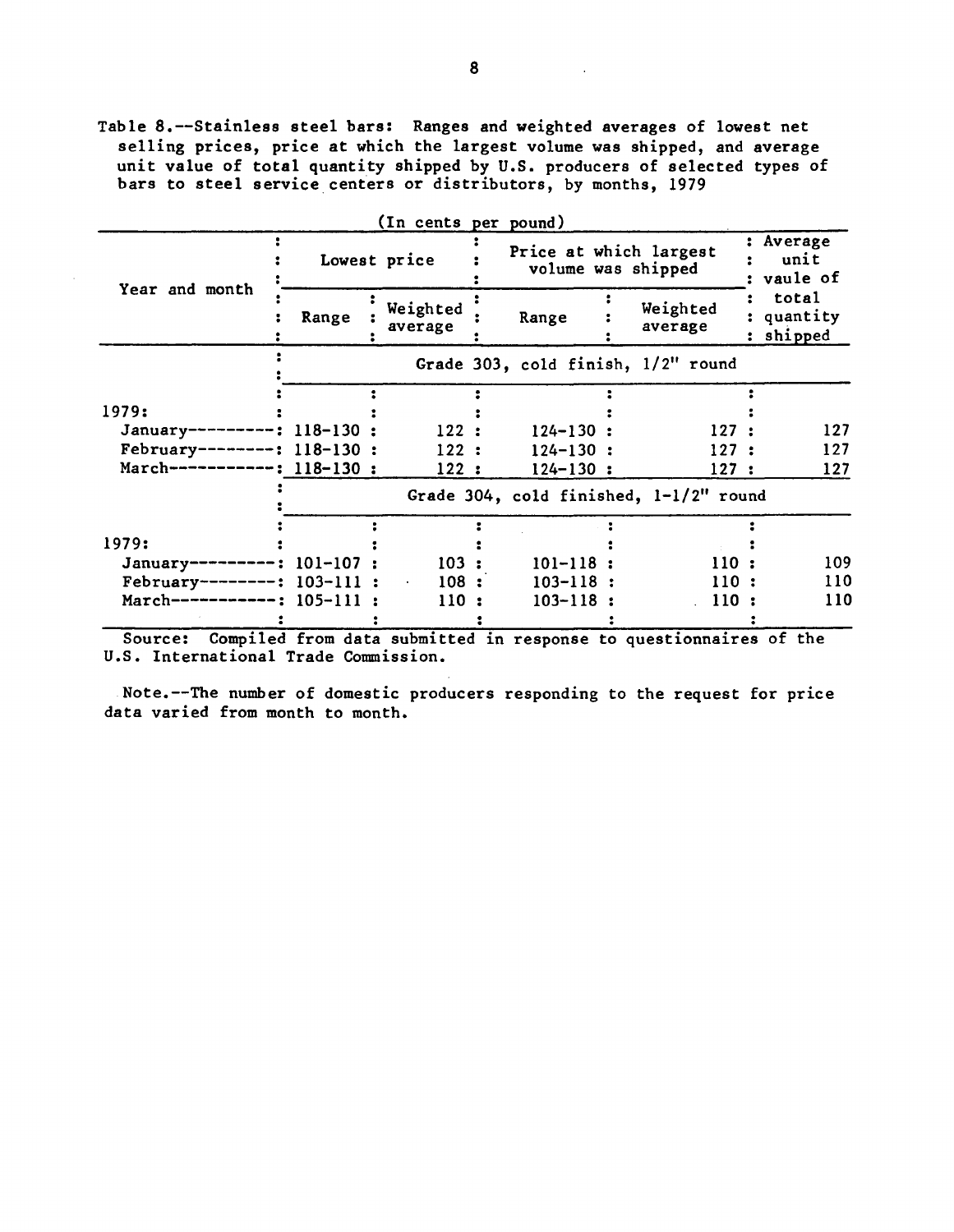Table 9.--Stainless steel bar: Ranges and weighted averages of lowest net selling prices, price at which the largest volume was shipped, and average unit value of total quantity shipped by U.S. producers of selected types of bar to steel service centers or distributors, by months, 1979

|                    |                                    | (in cents per pound <i>)</i> |  |                                              |                                 |                                  |  |  |  |  |  |  |
|--------------------|------------------------------------|------------------------------|--|----------------------------------------------|---------------------------------|----------------------------------|--|--|--|--|--|--|
|                    | Grade 416, cold finished, 2" round |                              |  |                                              |                                 |                                  |  |  |  |  |  |  |
| Year and month     |                                    | Lowest price                 |  | Price at which largest<br>volume was shipped | : Average<br>unit<br>: value of |                                  |  |  |  |  |  |  |
|                    | Range                              | Weighted<br>average          |  | Range                                        | Weighted<br>average             | total<br>: quantity<br>: shipped |  |  |  |  |  |  |
| 1979:              |                                    |                              |  |                                              |                                 |                                  |  |  |  |  |  |  |
| $January------$    | $95 - 102$ :                       | 97:                          |  | 100:                                         | 100:                            | 98                               |  |  |  |  |  |  |
| $February-------:$ | 95:                                | 95:                          |  | 100:                                         | 100:                            | 99                               |  |  |  |  |  |  |
| March-----------:  | $95 - 100$ :                       | 97                           |  | 100:                                         | 100:                            | 98                               |  |  |  |  |  |  |
|                    |                                    |                              |  |                                              |                                 |                                  |  |  |  |  |  |  |

|  |  | (In cents per pound) |  |
|--|--|----------------------|--|
|  |  |                      |  |

Source: Compiled from data submitted in response to questionnaires of the U.S. Internatinal Trade Commission.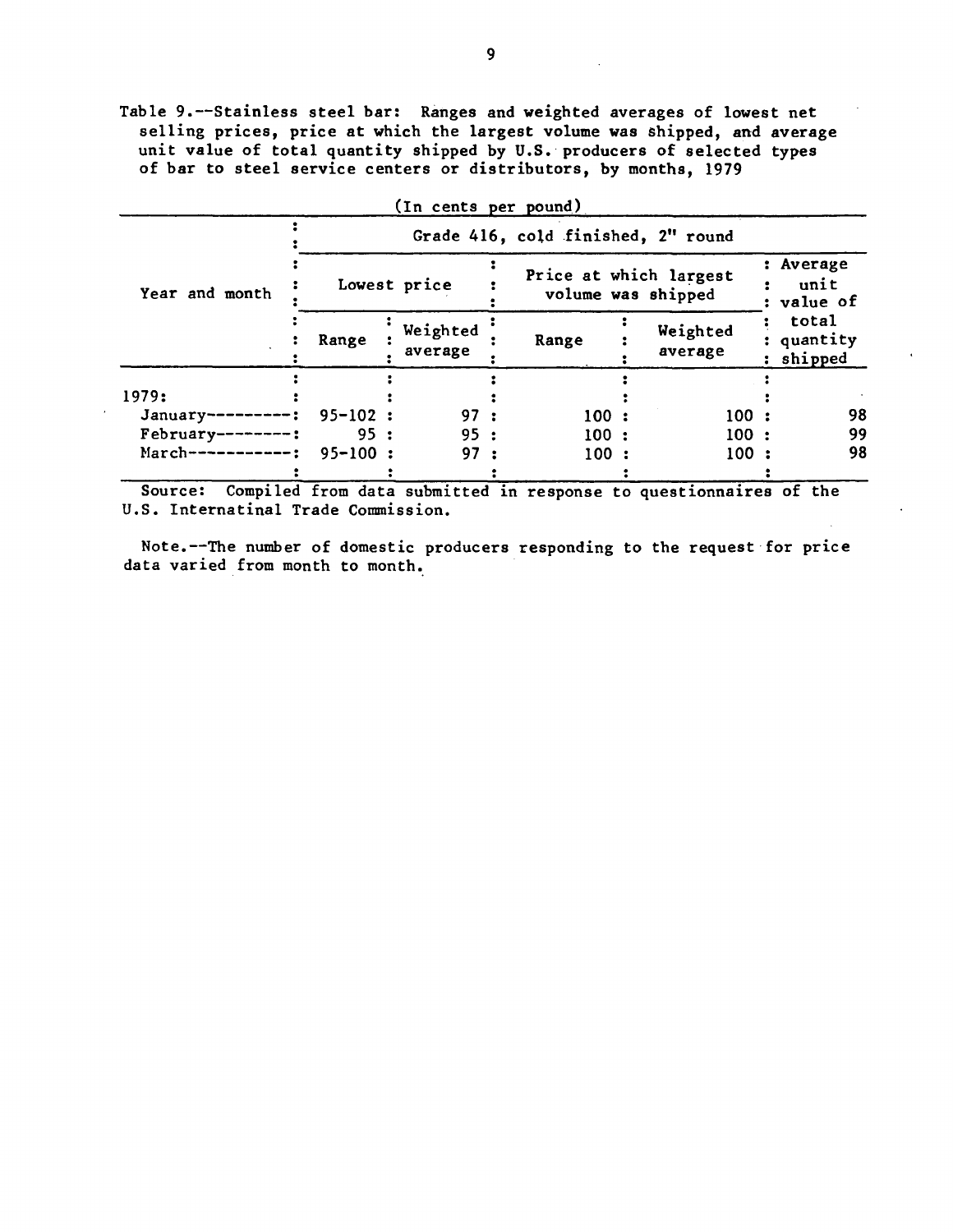Table 10.--High-speed tool steel bars: Ranges and weighted averages of lowest net selling prices, price at which the largest volume was shipped, and average unit value of total quantity shipped by U.S. producers of selected types of bars to steel service centers or distributors, by months, 1979

|                                |              |  |                                              | (In cents per pound) |  |                                                |                               |                                |
|--------------------------------|--------------|--|----------------------------------------------|----------------------|--|------------------------------------------------|-------------------------------|--------------------------------|
| Year and month                 | Lowest price |  | Price at which largest<br>volume was shipped |                      |  |                                                | : Average<br>unit<br>value of |                                |
|                                | Range        |  | Weighted<br>average                          | Range                |  | Weighted<br>average                            | $\bullet$                     | total<br>: quantity<br>shipped |
|                                |              |  |                                              |                      |  | Grade M2, 1" round x random lengths            |                               |                                |
|                                |              |  |                                              |                      |  |                                                |                               |                                |
| 1979:                          |              |  |                                              |                      |  |                                                |                               |                                |
| January---------: 294-473 :    |              |  | 367:                                         | $294 - 473:$         |  | 375:                                           |                               | 370                            |
| February--------: 297-575 :    |              |  | 389:                                         | $297 - 575:$         |  | 415:                                           |                               | 401                            |
| March-----------: 295-417 :    |              |  | 349:                                         | $297 - 417:$         |  | 385:                                           |                               | 365                            |
|                                |              |  |                                              |                      |  | Grade 0-1, 1" x 4", cold finished, decarb free |                               |                                |
|                                |              |  |                                              |                      |  |                                                |                               |                                |
| 1979:                          |              |  |                                              |                      |  |                                                |                               |                                |
| January--------- : $154-202$ : |              |  | 176:                                         | $154 - 202$ :        |  | 176:                                           |                               | 176                            |
| February---------: $154-202$ : |              |  | 176:                                         | $154 - 202$ :        |  | 176:                                           |                               | 176                            |
| March-----------: 154-202 :    |              |  | $\cdot$ 172 :                                | $172 - 202$ :        |  | 184:                                           |                               | 184                            |
|                                |              |  |                                              |                      |  |                                                |                               |                                |

(In cents per pound)

Source: Compiled from data submitted in response to questionnaires of the U.S. International Trade Commission.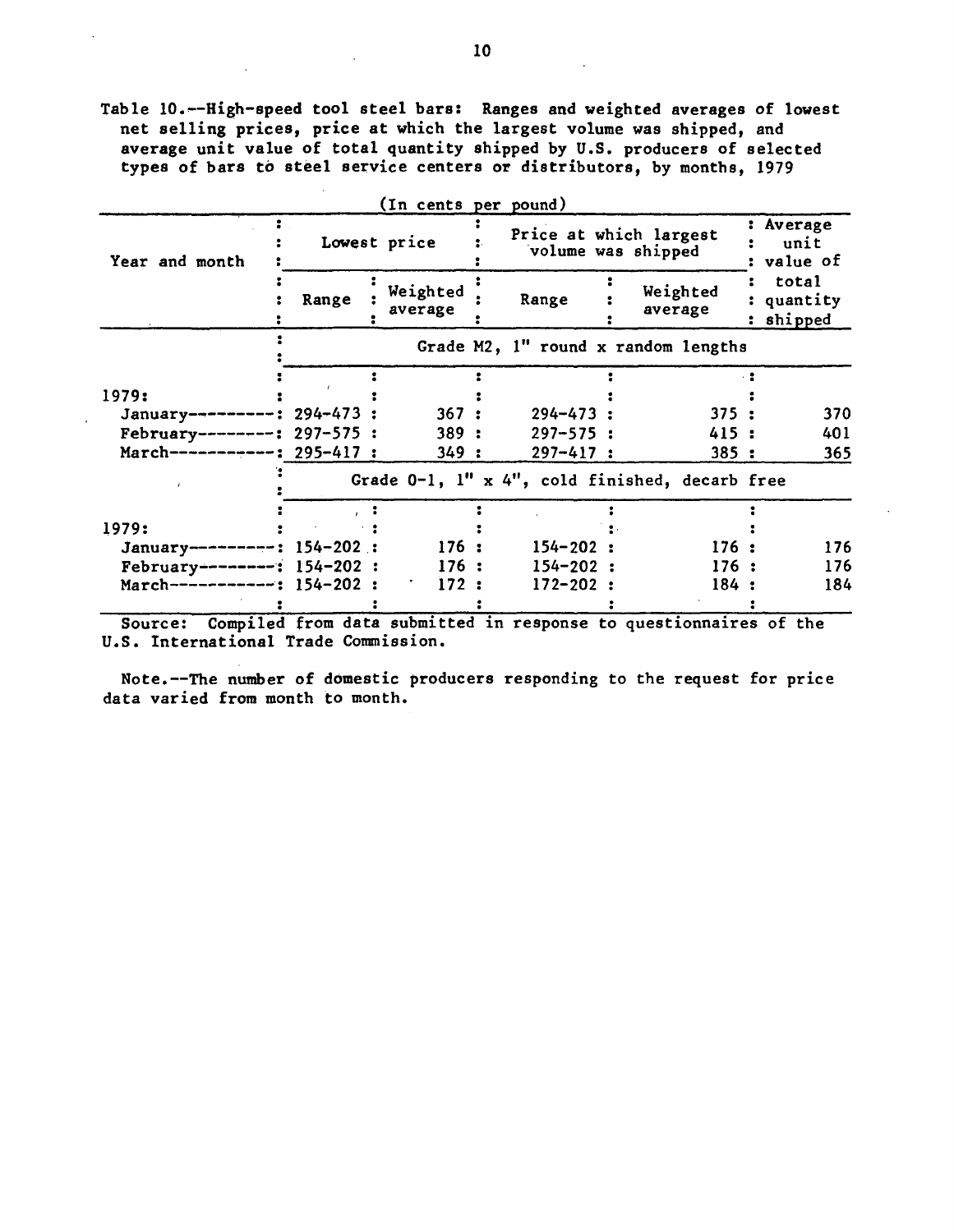Table 11.--Stainless steel strip: Ranges and weighted averages of lowest net selling prices, price at which the largest volume was shipped, and average unit value of total quantity shipped by U.S. producers of selected types of strip to end-use customers, by months, 1979

 $\overline{ }$ 

|                               |                                                              | (In cents per pound) |     |             |                                               |                                |    |  |
|-------------------------------|--------------------------------------------------------------|----------------------|-----|-------------|-----------------------------------------------|--------------------------------|----|--|
| Year and month                |                                                              | Lowest price         |     |             | Price at which largest<br>volume was shipped  | : Average<br>unit<br>value of  |    |  |
|                               | Range                                                        | Weighted<br>average  |     | Range       | Weighted<br>average                           | total<br>: quantity<br>shipped |    |  |
|                               |                                                              |                      |     |             | Grade 430, 2 finish, .060" x 3" to 12" x coil |                                |    |  |
|                               |                                                              |                      |     |             |                                               |                                |    |  |
| 1979:                         |                                                              |                      |     |             |                                               |                                |    |  |
| January-----------: 76-82 :   |                                                              | 80:                  |     | 83:         | 83                                            |                                | 82 |  |
| February----------: $76-86$ : |                                                              |                      | 82: | 86:         |                                               | 86:<br>$\epsilon$ .            | 84 |  |
| $March$ -------------         | $76 - 85:$                                                   | 81:                  |     | 85 :        | 85:                                           |                                | 83 |  |
|                               | Grade 430, 2 finish, .02" x 1" to under<br>$1 - 1/2"$ x coil |                      |     |             |                                               |                                |    |  |
|                               |                                                              |                      |     |             |                                               |                                |    |  |
| 1979:                         |                                                              |                      |     |             |                                               |                                |    |  |
| January------------: 86-89 :  |                                                              | 87:                  |     | 89:         | 89.                                           |                                | 88 |  |
| February----------: $86-95$ : |                                                              | 90:                  |     | $93 - 95$ : | -94:                                          |                                | 92 |  |
| March-------------: 86-95 :   |                                                              | 90:                  |     | 95:         | 95                                            |                                | 92 |  |
|                               |                                                              |                      |     |             |                                               |                                |    |  |

Source: Compiled from data submitted in response to questionnaires of the U.S. International Trade Commission.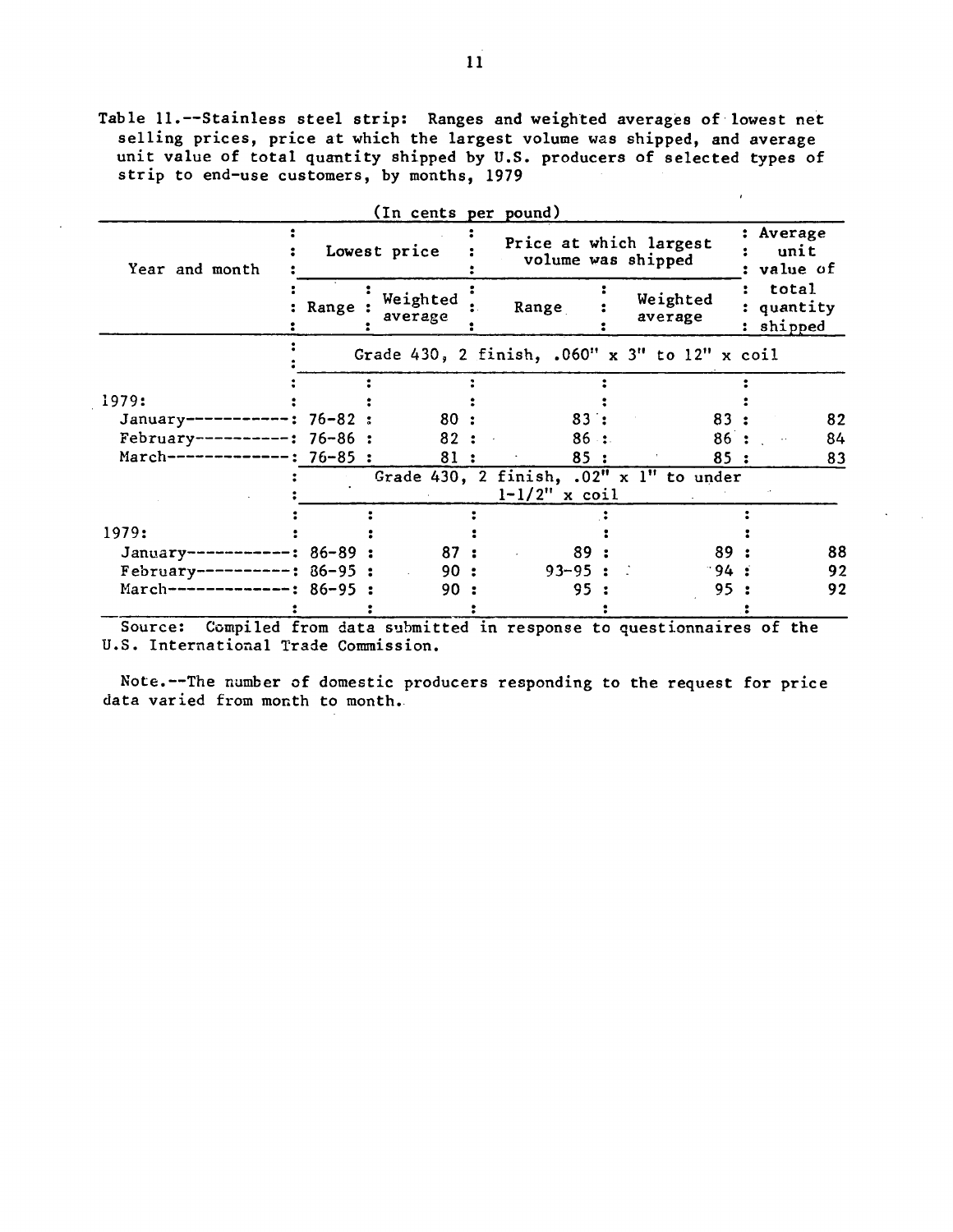Table 12.--Stainless steel strip: Ranges and weighted averages of lowest net selling prices, price at which the largest volume was shipped, and average unit value of total quantity shipped by U.S. producers of selected types of strip to end-use customers, by months, 1979

|                                |                |              | (In cents per pound)                         |  |                           |  |                                                  |   |                                  |
|--------------------------------|----------------|--------------|----------------------------------------------|--|---------------------------|--|--------------------------------------------------|---|----------------------------------|
|                                |                |              |                                              |  | to under $1-1/2$ " x coil |  | Grade 434, 2 finish, BA .017 to under .020" x 1" |   |                                  |
| Year and month                 |                | Lowest price | Price at which largest<br>volume was shipped |  |                           |  | : Average<br>unit<br>value of                    |   |                                  |
|                                | Range          |              | Weighted<br>average                          |  | Range                     |  | Weighted<br>average                              | : | total<br>: quantity<br>: shipped |
| 1979:                          |                |              |                                              |  |                           |  |                                                  |   |                                  |
| $January-----$                 | $-192 - 105$ : |              | 98 :                                         |  | $92 - 105$ :              |  | 98 :                                             |   | 98                               |
| $February$ ----------:92-105:  |                |              | 98 :                                         |  | $92 - 105$ :              |  | 98 :                                             |   | 98                               |
| March---------------: 92-105 : |                |              | 98 :                                         |  | $92 - 105$ :              |  | 98;                                              |   | 98                               |
|                                |                |              |                                              |  |                           |  |                                                  |   |                                  |

Source: Compiled from data submitted in response to questionnaires of the U.S. Internatinal Trade Commission.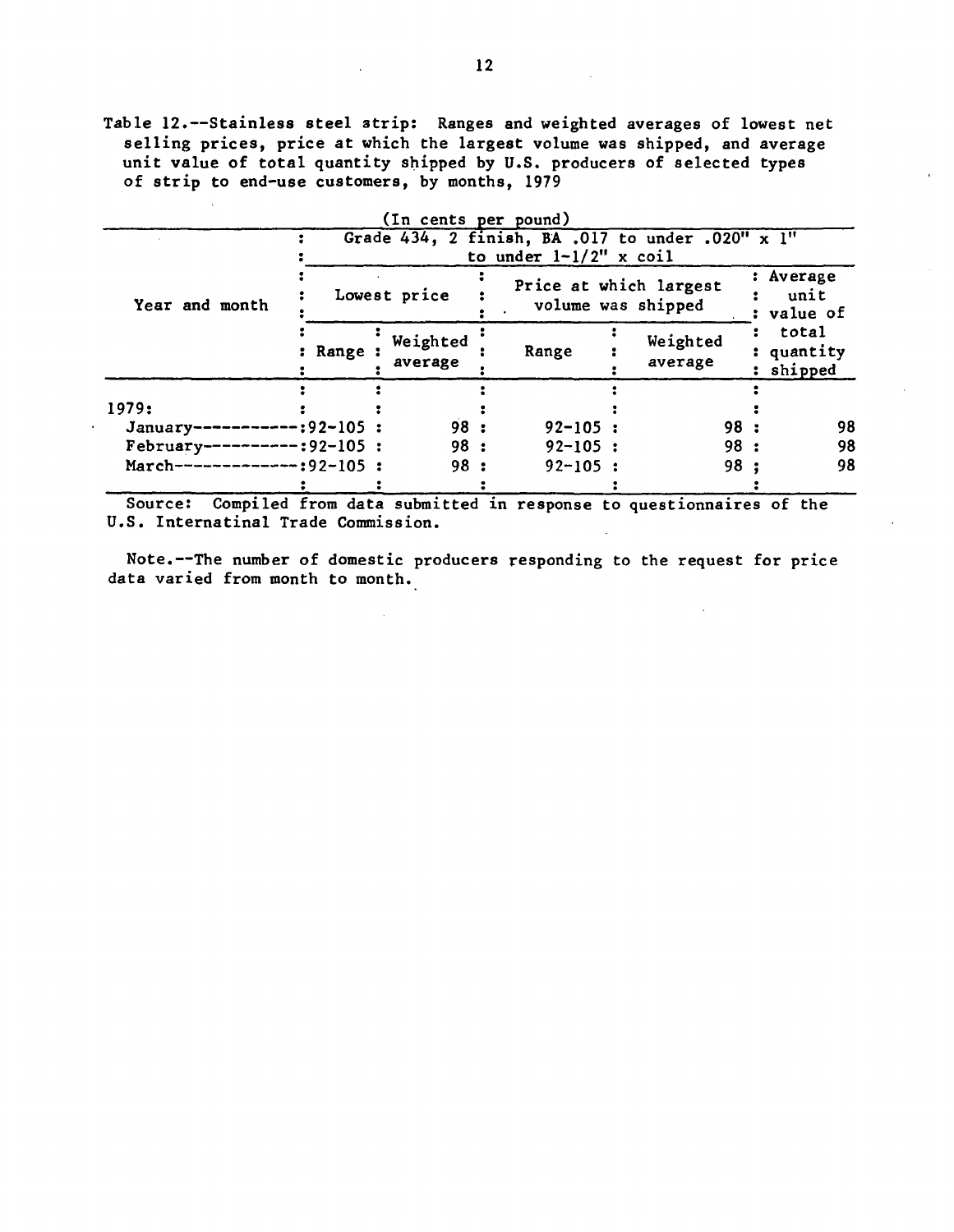Table 13.--Stainless steel sheet (cold rolled): Ranges and weighted averages of lowest net selling prices, price at which the largest volume was shipped, and average unit value of total quantity shipped by U.S. producers of selected types of sheet to end-use customers, by months, 1979

|                                 |              |  | (In cents per pound) |  |                                              |  |                                                         |                                 |                                  |
|---------------------------------|--------------|--|----------------------|--|----------------------------------------------|--|---------------------------------------------------------|---------------------------------|----------------------------------|
|                                 |              |  |                      |  | to under 18" coil                            |  | Grade $304$ , 2 finish, .035" to under .050" x over 12" |                                 |                                  |
| Year and month                  | Lowest price |  |                      |  | Price at which largest<br>volume was shipped |  |                                                         | : Average<br>unit<br>: value of |                                  |
|                                 | : Range      |  | Weighted<br>average  |  | Range                                        |  | Weighted<br>average                                     |                                 | total<br>: quantity<br>: shipped |
| 1979:                           |              |  |                      |  |                                              |  |                                                         |                                 |                                  |
| January-                        | -:94- 99 :   |  | 95:                  |  | $94 - 99:$                                   |  | 95:                                                     |                                 | 95                               |
| $February-------------:94-104:$ |              |  | 99:                  |  | $94 - 104$ :                                 |  | 99:                                                     |                                 | 99                               |
| March-------------:93-104 :     |              |  | 99:                  |  | $93 - 104$ :                                 |  | 99:                                                     |                                 | 99                               |
|                                 |              |  |                      |  |                                              |  |                                                         |                                 |                                  |

Source: Compiled from data submitted in response to questionnaires of the U.S. Internatinal Trade Commission.  $\sim 10^{11}$  $\sim$ 

Note.--The number of domestic producers responding to the request for price data varied from month to month.  $\label{eq:2.1} \mathcal{L}_{\mathcal{A}}(\mathcal{A}) = \mathcal{L}_{\mathcal{A}}(\mathcal{A}) = \mathcal{L}_{\mathcal{A}}(\mathcal{A}) = \mathcal{L}_{\mathcal{A}}(\mathcal{A})$  $\sim 10^7$  $\frac{1}{2}$ 

 $\sim 10$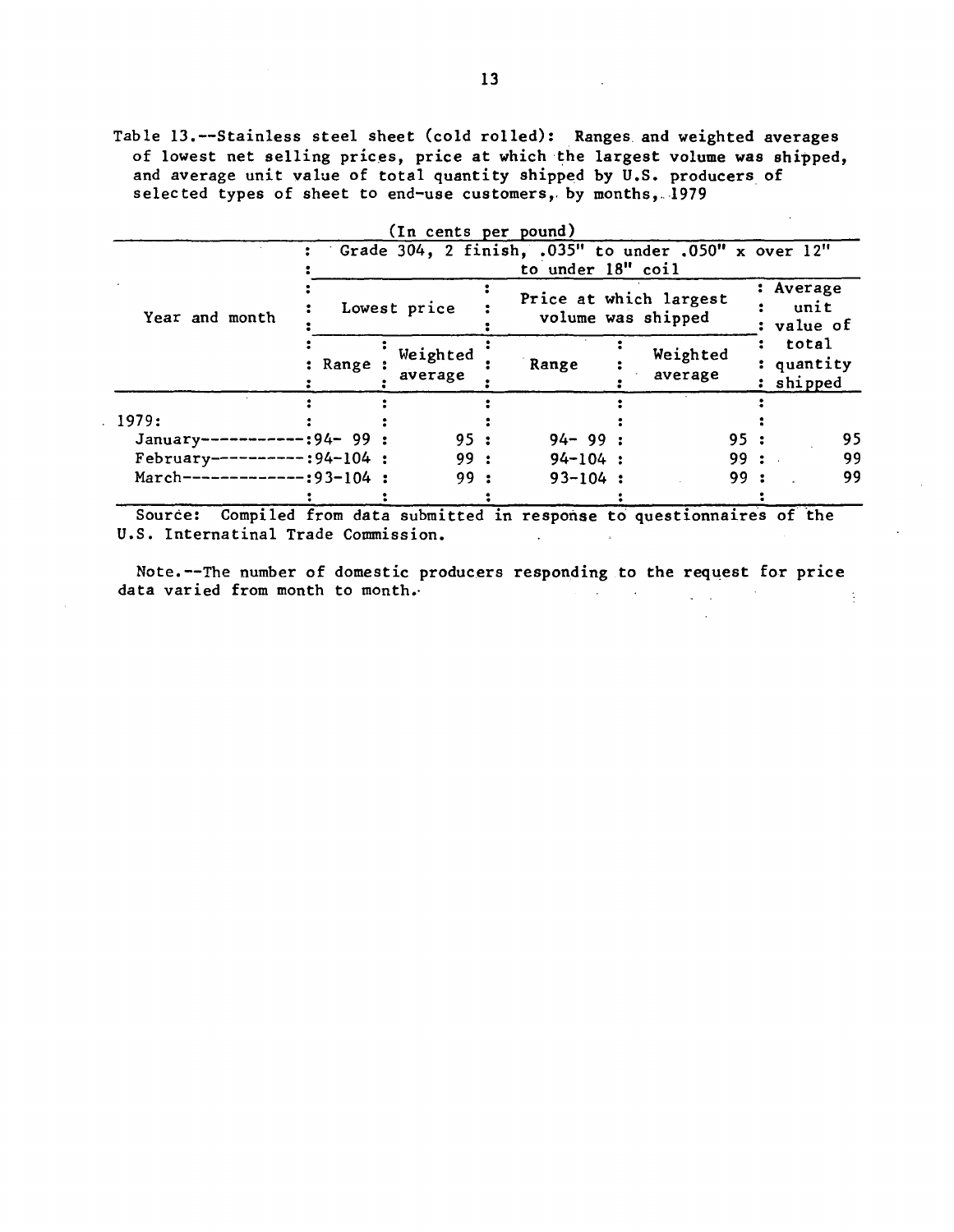Table 14.--Stainless steel wire rod: Ranges and weighted averages of lowest net selling prices, price at which the largest volume was shipped, and average unit value of total quantity shipped by U.S. producers of selected types of rod to end-use customers, by months, 1979

|                             |             |                     | (in cents per pound)                         |                                 |                                  |
|-----------------------------|-------------|---------------------|----------------------------------------------|---------------------------------|----------------------------------|
|                             |             |                     | Grade 304, .250" to .287"                    | round                           |                                  |
| Year and month              |             | Lowest price        | Price at which largest<br>volume was shipped | : Average<br>unit<br>: value of |                                  |
|                             | : Range     | Weighted<br>average | Range                                        | Weighted<br>average             | total<br>: quantity<br>: shipped |
| 1979:                       |             |                     |                                              |                                 |                                  |
| January-----------          | 90 :        | 90 :                | 98 :                                         | 98.                             | 95                               |
| $February-----$             | $90 - 99$ : | 95:                 | 99                                           | 99                              | 97                               |
| March-------------: 90-99 : |             | 95:                 | 98:                                          | 98 :                            | 97                               |
|                             |             |                     |                                              |                                 |                                  |

 $(T_n \text{ const} \text{ nor } \text{ non} \text{ in})$ 

Source: Compiled from data.submitted in response to questionnaires of the U.S. Internatinal Trade Commission.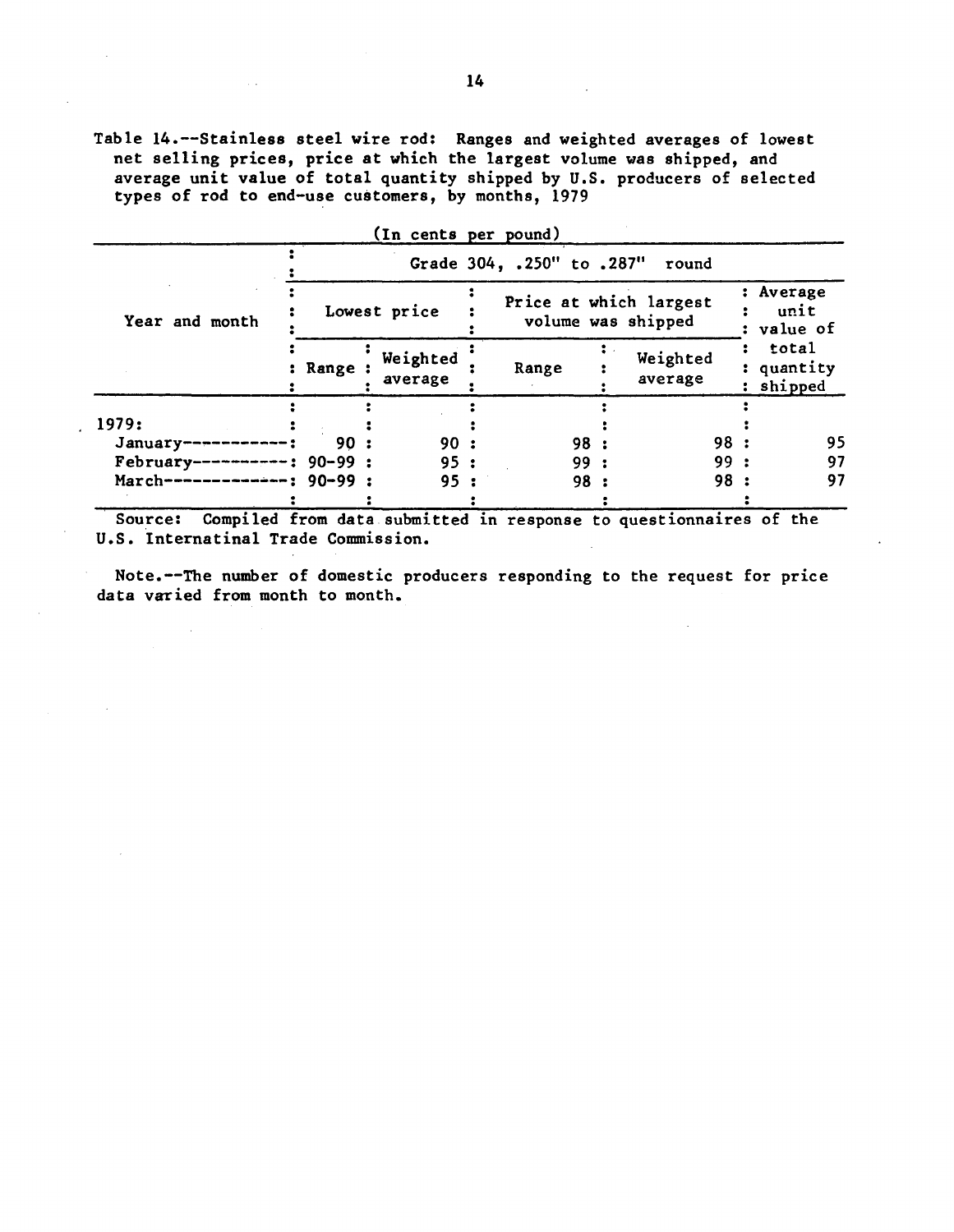Table 15.--High speed tool steel bars: Ranges and weighted averages of lowest net selling prices, price at which the largest volume was shipped, and average unit value of total quantity shipped by U.S. producers of selected types of bars to end-use customers, by months, 1979

|                                     |              | (In cents per pound) |      |                                              |  |                                                     |  |                                   |
|-------------------------------------|--------------|----------------------|------|----------------------------------------------|--|-----------------------------------------------------|--|-----------------------------------|
| Year and month                      | Lowest price |                      |      | Price at which largest<br>volume was shipped |  |                                                     |  | : Average<br>: unit<br>: value of |
|                                     | Range        | Weighted<br>average  |      | Range                                        |  | Weighted<br>average                                 |  | total<br>: quantity<br>: shipped  |
|                                     |              |                      |      |                                              |  | Grade $M-7$ , $1''$ round x cold finished           |  |                                   |
|                                     |              |                      |      |                                              |  |                                                     |  |                                   |
| 1979:                               |              |                      |      |                                              |  |                                                     |  |                                   |
| January----------: 220-260 :        |              | 242:                 |      | $220 - 260$ :                                |  | 242:                                                |  | 242                               |
| February--------: $249-260$ :       |              | 256:                 |      | $249 - 260:$                                 |  | 256:                                                |  | 256                               |
| March-----------: 220-260 :         |              | 246:                 |      | $220 - 260$ :                                |  | 246:                                                |  | 246                               |
|                                     |              |                      |      |                                              |  | Grade M-2, 1" round x random lengths, cold finished |  |                                   |
|                                     |              |                      |      |                                              |  |                                                     |  |                                   |
| 1979:                               |              |                      |      |                                              |  |                                                     |  |                                   |
| January---------: 311-360 :         |              | 331:                 |      | $333 - 375$ :                                |  | 358:                                                |  | 350                               |
| February---------: $311-359$ : 331: |              |                      |      | $333 - 379$ :                                |  | 363:                                                |  | 351                               |
| March-----------: 311-358 :         |              |                      | 331: | $333 - 379$ :                                |  | 363:                                                |  | 351                               |
|                                     |              |                      |      |                                              |  |                                                     |  |                                   |

 $\ddot{\phantom{a}}$ 

Source: Compiled from data submitted in response to questionnaires of the U.S. International Trade Commission.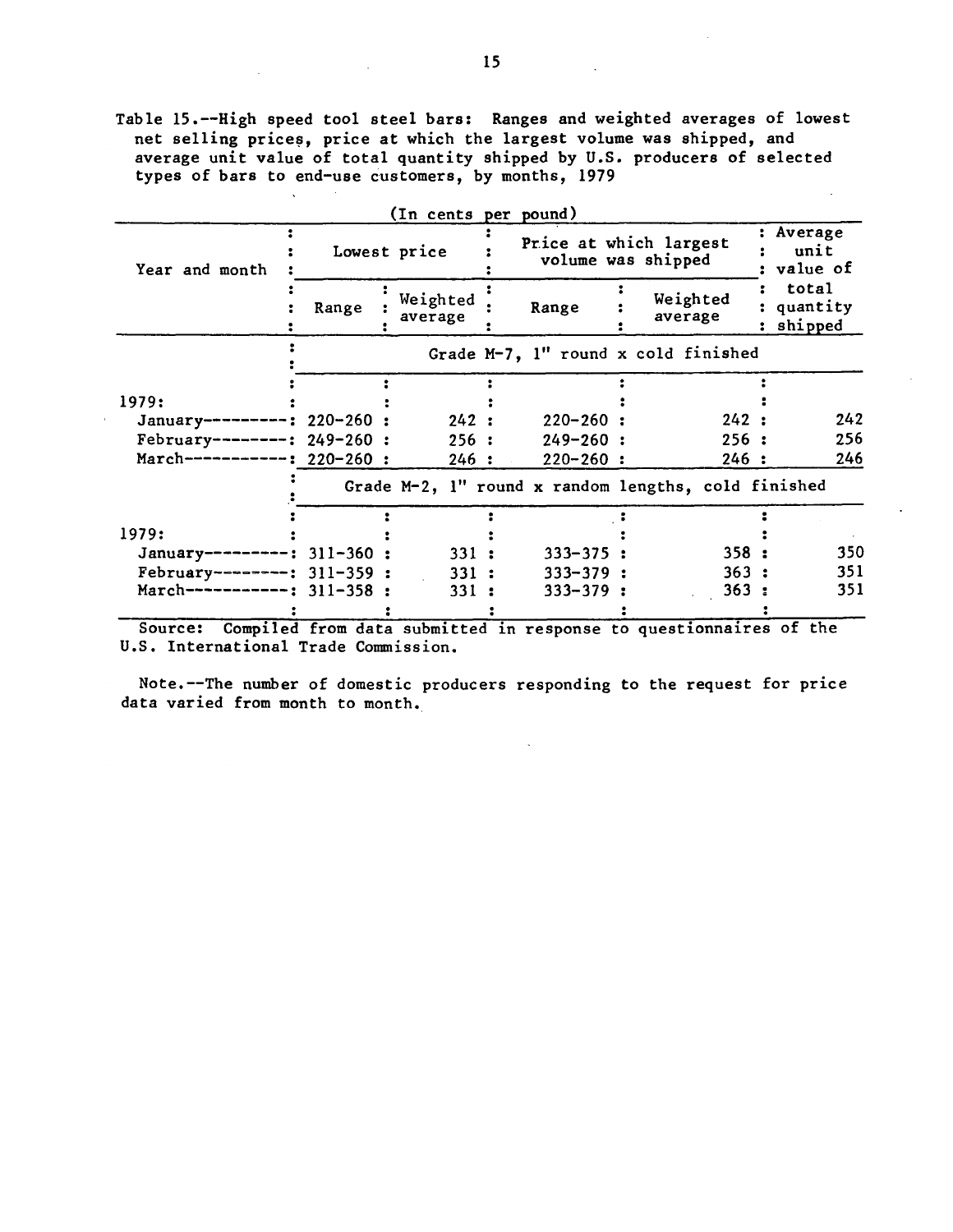Table 16.--High-speed tool steel rod: Ranges and weighted averages of lowest net selling prices, price at which the largest volume was shipped, and average unit value of total quantity shipped by U.S. producers of selected types of rod to end-use customers, by months, 1979

|                     |                                   |                     | (In cents per pound)                         |                               |                                |  |  |  |  |  |  |
|---------------------|-----------------------------------|---------------------|----------------------------------------------|-------------------------------|--------------------------------|--|--|--|--|--|--|
|                     | Grade M-7, .250" round x HRA coil |                     |                                              |                               |                                |  |  |  |  |  |  |
| Year and month      |                                   | Lowest price        | Price at which largest<br>volume was shipped | : Average<br>unit<br>value of |                                |  |  |  |  |  |  |
|                     | Range                             | Weighted<br>average | Range                                        | Weighted<br>average           | total<br>: quantity<br>shipped |  |  |  |  |  |  |
|                     |                                   |                     |                                              |                               |                                |  |  |  |  |  |  |
| 1979:               |                                   |                     |                                              |                               |                                |  |  |  |  |  |  |
| $January-----$      | 245:                              | 245:                | 245:                                         | 245:                          | 245                            |  |  |  |  |  |  |
| $February-----$     | 245:                              | 245:                | 245:                                         | 245:                          | 245                            |  |  |  |  |  |  |
| $March$ ----------- | 245<br>$\cdot$                    | 245:                | 245:                                         | 245:                          | 245                            |  |  |  |  |  |  |
|                     |                                   |                     |                                              |                               |                                |  |  |  |  |  |  |

Source: Compiled from data submitted in response to questionnaires of the U.S. Internatinal Trade Commission.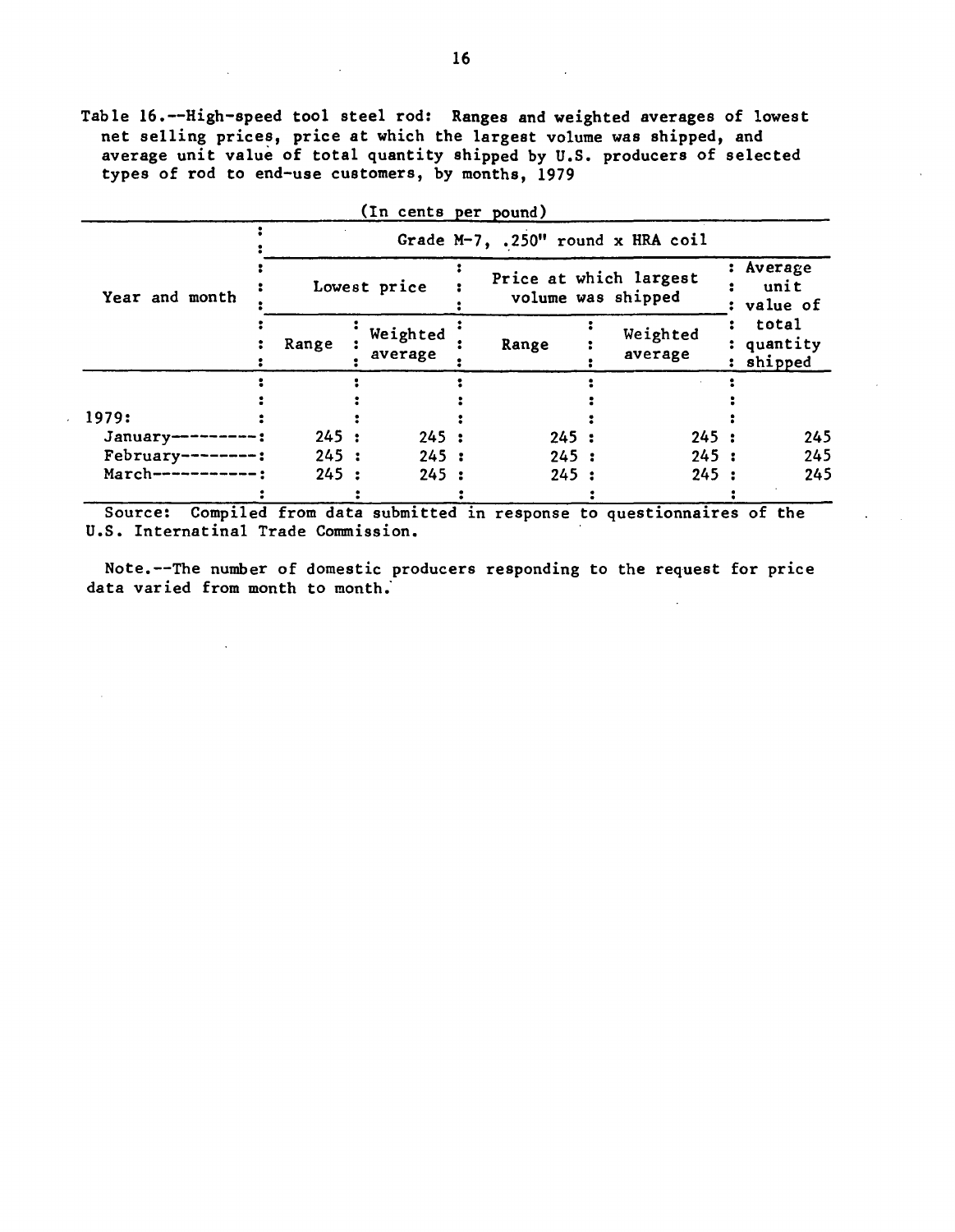Library Cataloging Data

U.S. International Trade Commission. Stainless steel and alloy tool steel; U.S. production, shipments, employment, man-hours, and prices, first calendar quarter 1979. Report to the President on investigation No. 332-94, under section 332 of the Tariff Act of 1930. Washington, 1979.

 $\sim$ 

 $-373)$ 28 cm. (USITC Publication

l. Tool-steel. 2. Steel, stainless. 3. Steel industry and trade--U.S. 4. Steel--Prices--U.S. 5. Steel--Statistics I. Title.